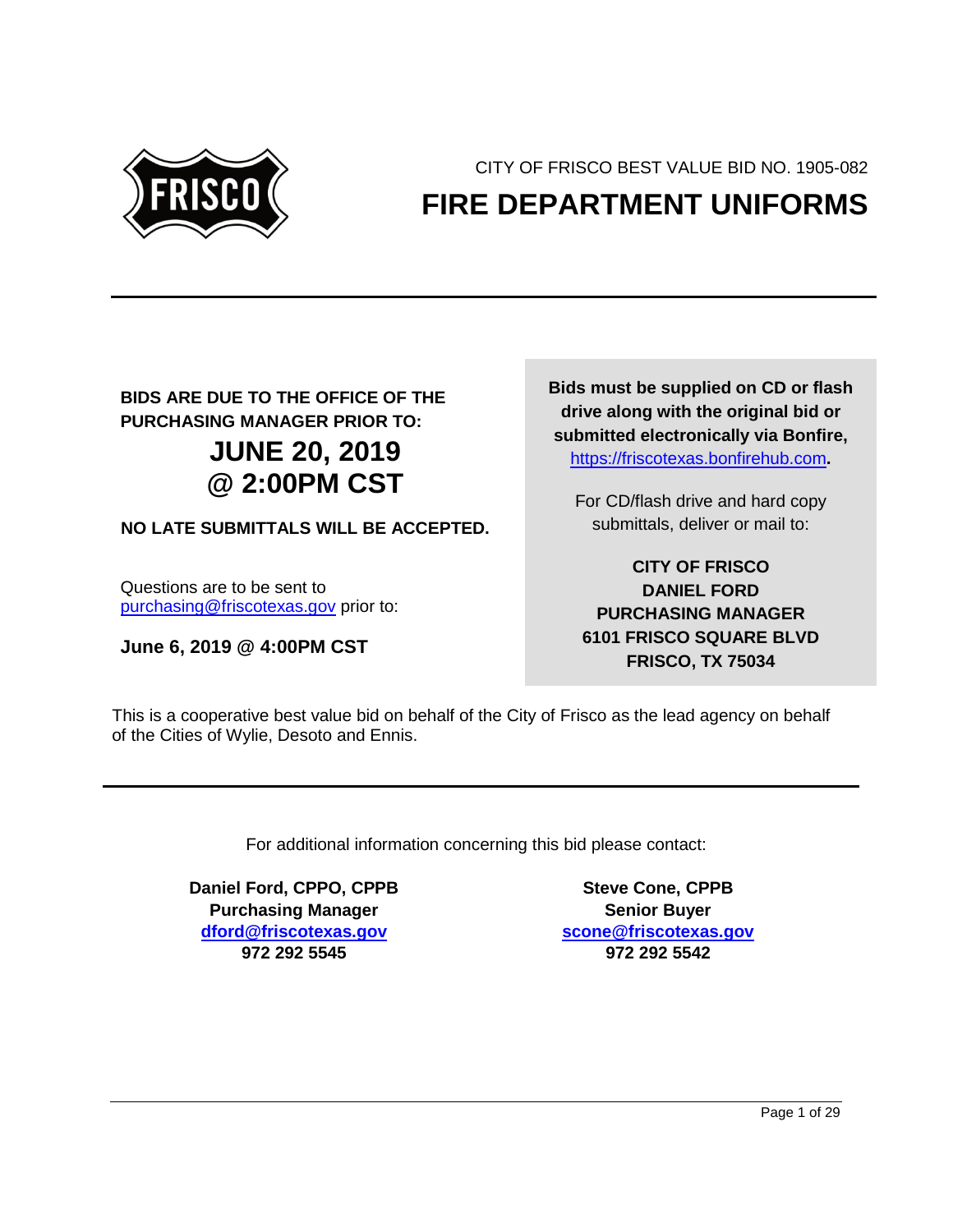

### **BEST VALUE BID NUMBER 1905-082 FIRE DEPARTMENT UNIFORMS**

#### **BIDDER MUST SUBMIT CD/FLASH DRIVE AND ORIGINAL BID TO FACILITATE EVALUATION UNLESS ELECTRONIC SUBMITTAL IS ALLOWED FOR THIS BID.**

Some bids are made available electronically and posted to Bonfire. Not all bids are available for electronic submission through Bonfire, and the delivery requirements posted in this bid are required in those instances. **This bid is available for electronic submittal through Bonfire.**

It is the policy of the City to involve small businesses and qualified minority/woman owned businesses to the greatest extent possible in the procurement of goods, equipment, services, and construction projects.

The bid documents are available through Bonfire and vendors may register at [https://friscotexas.bonfirehub.com/portal.](https://friscotexas.bonfirehub.com/portal) Note that bids must be received on Bonfire by the due date and time in order to be considered. Any bid that is not received on time will not be considered. Submitting bids via the Bonfire website is not mandatory, hard copy and cd/flash drive submittal in accordance with these bid specifications will also be accepted. Bid submissions and registration are free of charge, for more information on being a vendor visit the vendor portal at the link provided above.

#### **BIDS MUST BE RECEIVED ON JUNE 20, 2019 BY 2:00 PM CENTRAL STANDARD TIME (CST) BY THE PURCHASING MANAGER. NO BID WILL BE ACCEPTED AFTER THAT DATE AND TIME. ALL BIDS RECEIVED AFTER THIS DATE AND TIME WILL BE CONSIDERED NON-RESPONSIVE.**

**Bids will be publicly opened and read aloud at the Frisco City Hall located at 6101 Frisco Square Blvd., Frisco, Texas 75034 on June 20, 2019 at 2:05 PM CST.**

#### **Write the best value bid number,** *1905-082,* **name of bid,** *FIRE DEPARTMENT UNIFORMS***, and the name of your organization on the outer envelope.**

Bids are to be submitted in accordance with the attached City specifications and the "General Conditions of Bidding" attached hereto. Each bidder is required to fill in every blank; failure to do so may be used as a basis for rejection of a bid. The City reserves the right to reject any or all bids, to waive formalities, or to proceed otherwise when in the best interest of the City.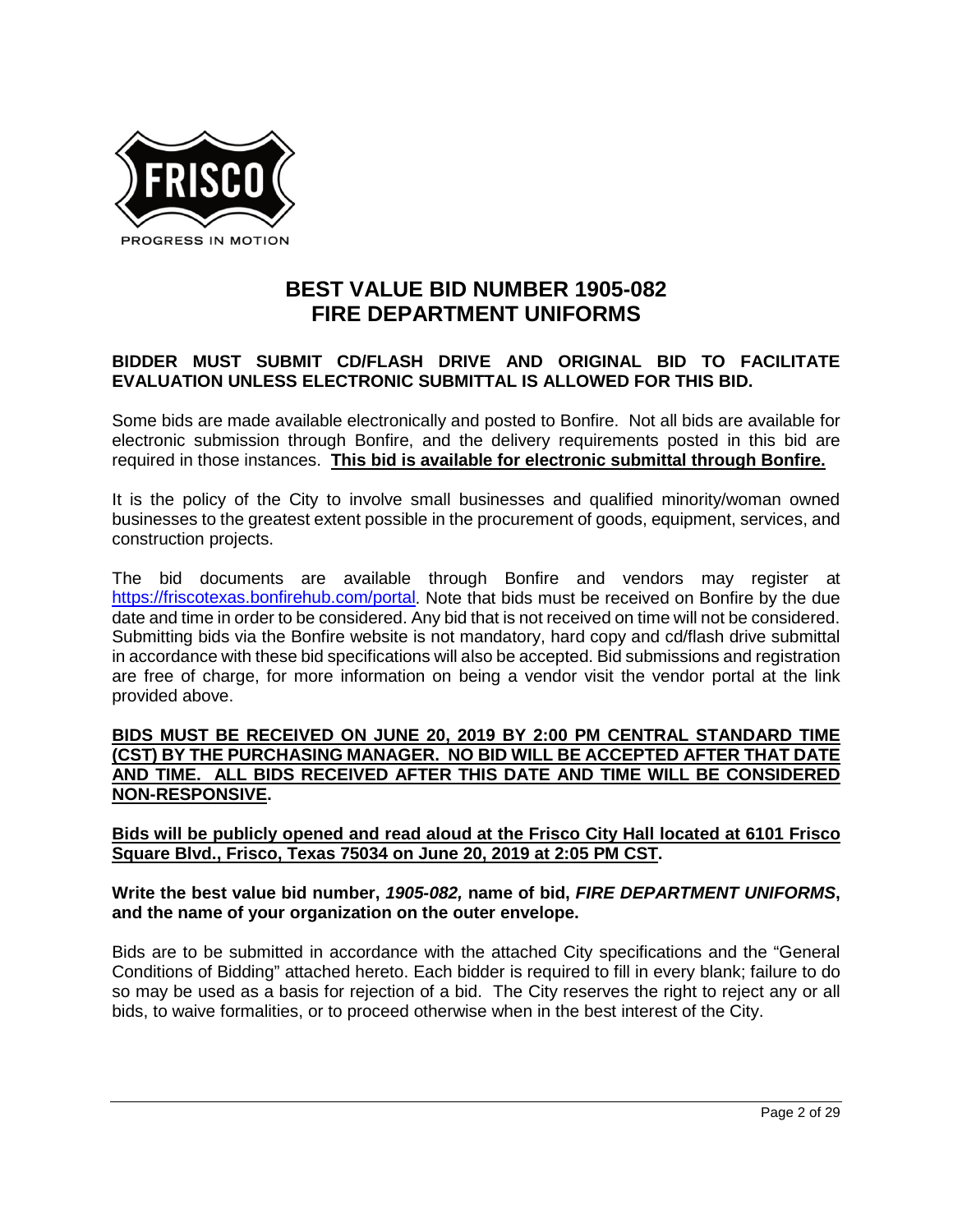## **GENERAL CONDITIONS OF BIDDING**

1. INSTRUCTIONS: These instructions apply to all bids and become a part of the terms and conditions of any bid submitted and any agreement entered into subsequent thereto, unless exception is taken in writing by bidder when submitting bid.

#### **BIDDING**

- 2. FORM: FORM: Bidders must submit, in the manner and quantity listed above, the sealed bid/written quote/proposal to the Purchasing Manager prior to response due date/time. Failure to submit the required copies may result in the bid being declared non-responsive to specification and may not be further evaluated. When the option is available, electronic submission through Bonfire will satisfy these requirements.
- 3. PRICING: Price(s) quoted must be held firm for a minimum of ninety (90) days from the date of bid closing. In the case of estimated requirement contract bid, the prices must remain firm for the period as specified in the bid. "Discount from list" bids are not acceptable unless specifically requested in the bid.
- 4. QUANTITIES: In the case of estimated requirements contract bid, quantities appearing are estimated as realistically as possible. However, the City reserves the right to increase, decrease or delete any item or items of material to be furnished while continuing to pay the price quoted on this bid regardless of quantity. The successful bidder shall have no claim against the City for anticipated profits for the quantities called for, diminished, or deleted.
- 5. ERROR-QUANTITY: Bids must be submitted on units of quantity specified, extended, and show total. In the event of discrepancies in extension, the unit prices shall govern.
- 6. F.O.B./DAMAGE: Quotations shall be bid F.O.B. delivered to the designated Municipal Facility, Frisco, Texas and shall include all delivery and packaging costs. The City assumes no liability for goods delivered in damaged or unacceptable condition. The successful bidder shall handle all claims with carriers, and in case of damaged goods, shall ship replacement goods immediately upon notification by the City.
- 7. DELIVERY PROMISE-PENALTIES: Bids MUST show the number of calendar days required to place the material in the possession of the City. Do not quote shipping dates. When delivery delay can be foreseen, the bidder shall give prior written notice to the City, who shall have the right, in its sole discretion, to extend the delivery date if reasons for delay appear acceptable. Default in promised delivery, without acceptable reasons, or failure to meet specifications, authorizes the City to purchase the goods elsewhere, and charge any increase in cost and handling to the defaulting bidder.
- 8. BIDDER SHALL PROVIDE: With this bid response, the bidder shall provide all documentation required. Failure to provide this information may result in rejection of bid.
- 9. ALTERING/WITHDRAWAL OF BIDS: Bids cannot be altered or amended after submission deadline. The signer of the bid, guaranteeing authenticity, must initial any interlineations alteration, or erasure made before opening time. No bid may be withdrawn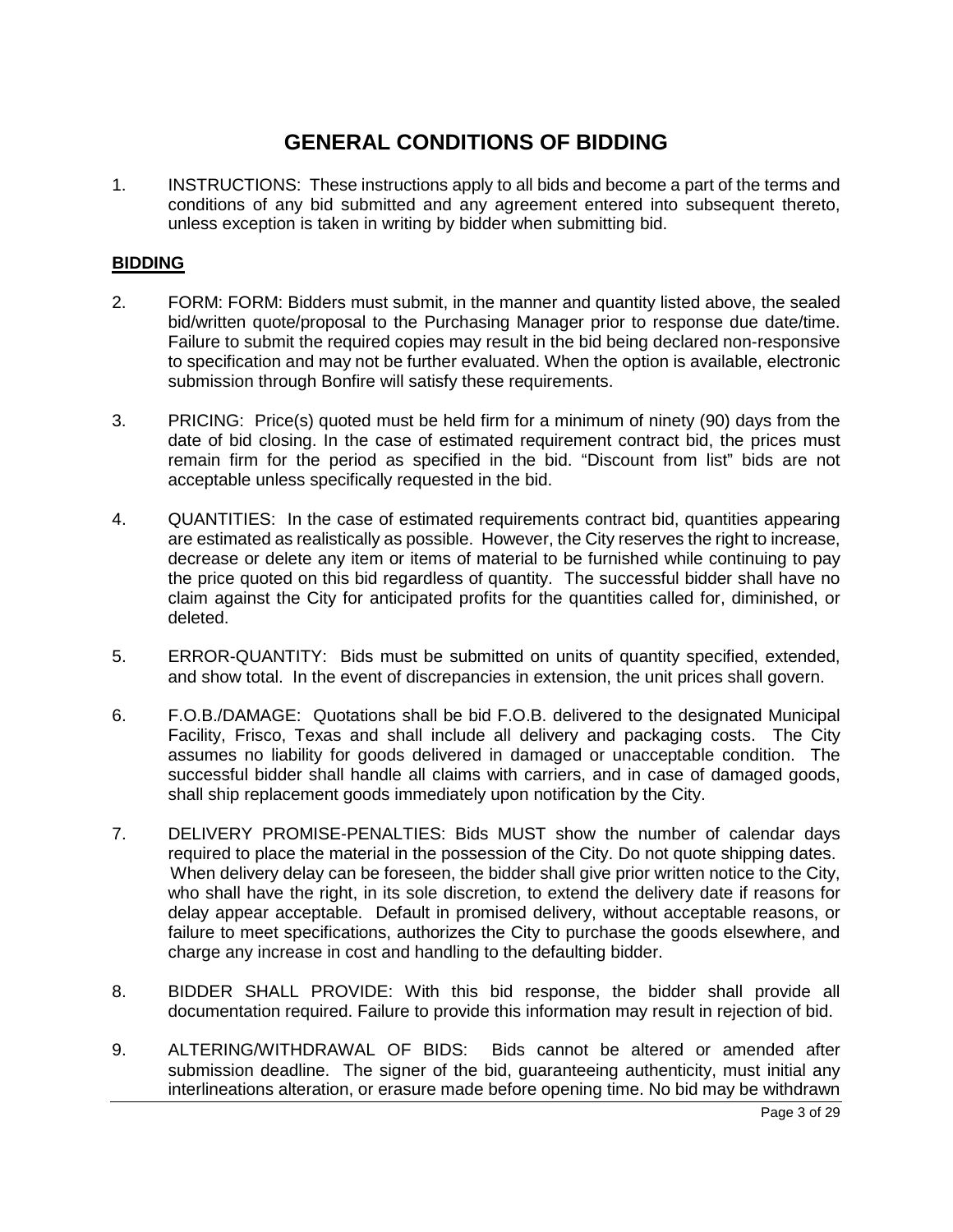after opening time without first submitting a written reason to the Purchasing Manager and obtaining the Purchasing Manager's approval.

- 10. PRESENTATION OF BIDS: No oral, telegraphic, telephonic, e-mailed, or facsimile bids will be considered at this time. All bids must be submitted in a sealed envelope. When the option is available, electronic submission through Bonfire will satisfy this requirement.
- 11. CORRESPONDENCE: This bid number must appear on ALL correspondence, inquiries, bid submittal documents, etc. pertaining to this solicitation.
- 12. ADDENDA: Any interpretations, corrections or changes to this Invitation for Bid and specifications will be made by addenda. Sole issuing authority of addenda shall be vested in the City of Frisco Purchasing Division. An attempt will be made to mail, fax, or e-mail any addenda to all who are known to have received a copy of this Invitation for Bid. Bidders shall acknowledge receipt of all addenda in the designated area on the bid document. It is the responsibility of the bidder to ensure receipt of all addenda and to include the changes in this bid document.
- 13. LATE BIDS: Bids received by the City after submission deadline shall be returned unopened and will be considered void and unacceptable. The City is not responsible for lateness of mail or carrier, internet connectivity, website issues, etc.
- 14. BID OPENINGS: All bids submitted will be read at the City's regularly scheduled bid opening for the designated project. However the reading of a bid at bid opening should not be construed as a comment on the responsiveness of such bid or as any indication that the City accepts such bid as responsive.

The City will make a determination as to the responsiveness of bids submitted based upon compliance with all applicable laws, City of Frisco Purchasing Guidelines, and project documents, including but not limited to the project specifications and contract documents. The City will notify the successful bidder upon award of the contract and according to state law; all bids received will be available for inspection at that time, unless otherwise provided by law.

- 15. BID TABULATION: Bidders desiring a copy of the bid tabulation may request it by enclosing a self-addressed stamped envelope with bid. BID RESULTS WILL NOT BE GIVEN BY TELEPHONE. You can also download a copy on our website, [www.friscotexas.gov.](http://www.ci.frisco.tx.us/) If you have any questions, please contact the City of Frisco, Purchasing Division, at [purchasing@friscotexas.gov.](mailto:purchasing@friscotexas.gov)
- 16. PROTESTS: All protests regarding the bid solicitation process must be submitted in writing to the City within five (5) working days following the opening of bids. This includes all protests relating to advertising of bid notices, deadlines, bid opening, and all other related procedures under the Local Government Code, as well as any protests relating to alleged improprieties or ambiguities in the specifications.

This limitation does not include protests relating to staff recommendations as to award of this bid. Protests relating to staff recommendations may be directed to the Purchasing Manager within five (5) days of the notice of intent to award. Unless otherwise provided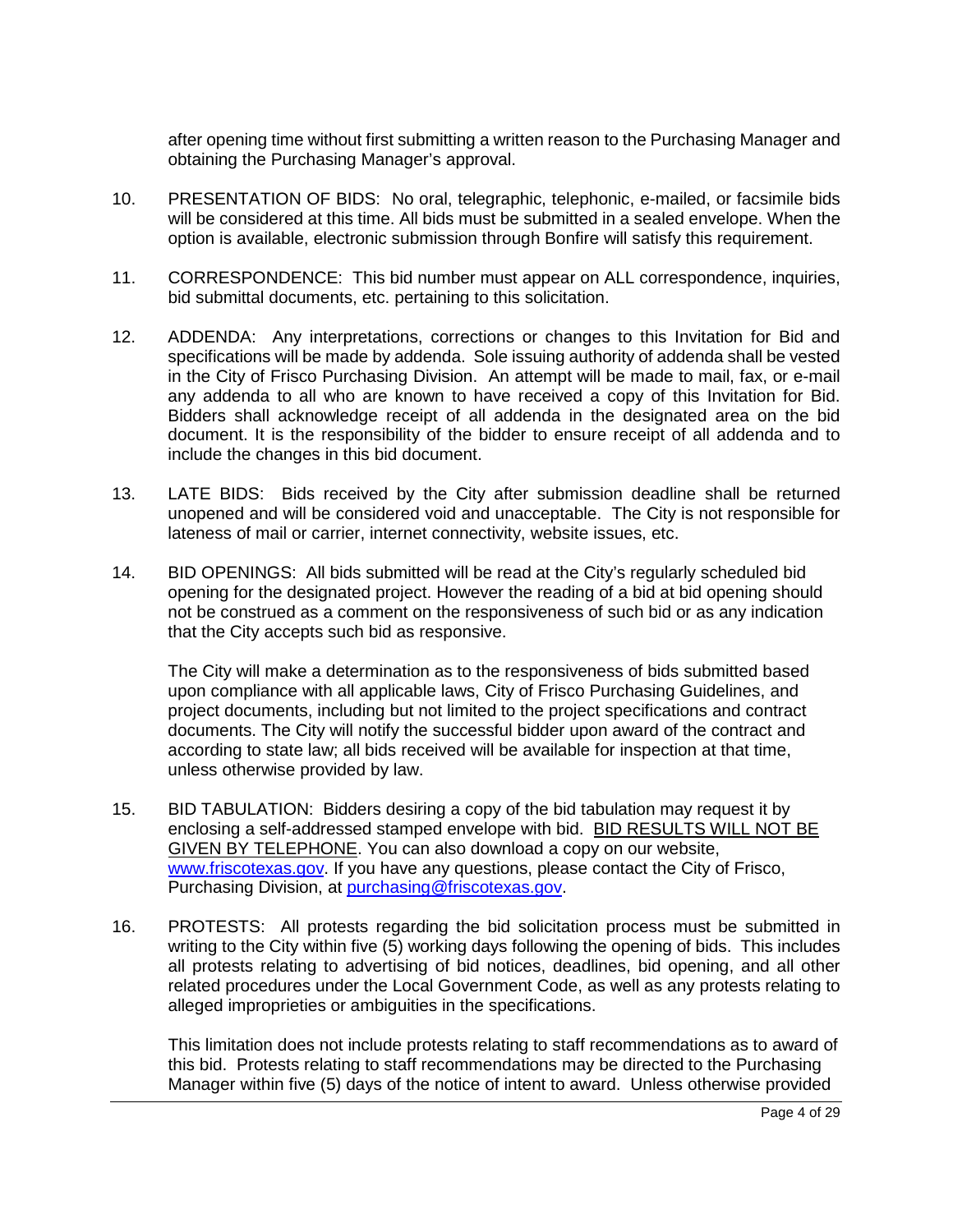by law, all staff recommendations will be made available for public review prior to consideration by the City Council.

- 17. BID AWARD: The City reserves the right to award a separate contract to separate bidders for each item/group or to award one contract for the entire bid. Unless stipulated in the attached bid specifications, the contract will be awarded to the lowest responsible bidder or to the bidder who provides the goods or services specified herein at the best value for the City in compliance with Texas Local Government Code, Section 252.043.
- 18. CHANGE ORDERS: No oral statement of any person shall modify or otherwise change, or affect the terms, conditions or specifications stated in the resulting contract. All change orders to the contract will be made in writing by the City.

#### **PERFORMANCE**

- 19. MINIMUM STANDARDS FOR RESPONSIBLE PROSPECTIVE BIDDERS: A prospective bidder must affirmatively demonstrate bidder's responsibility. A prospective bidder must meet the following requirements:
	- A. Have adequate financial resources or the ability to obtain such resources as required;
	- B. Be able to comply with the required or proposed delivery schedule;
	- C. Have a satisfactory record of performance;
	- D. Have a satisfactory record of integrity and ethics; and
	- E. Be otherwise qualified and eligible, as determined by the City, to receive an award.

The City may request representation and other information sufficient to determine bidder's ability to meet these minimum standards listed above.

- 20. ASSIGNMENT: The successful bidder shall not sell, assign, transfer or convey this contract in whole or in part, without the prior written consent of the City.
- 21. SPECIFICATION-SAMPLES: Any catalog, brand name, or manufacturer's reference used is considered to be descriptive, not restrictive, and is indicative of the type and quality the City desires to purchase. Bids on brands of like nature and quality may be considered unless specifically excluded. If bidding on other than reference, bid must certify article offered is equivalent to specifications and it is subject to approval by the using department and the Purchasing Division. Samples, if required, shall be furnished free of expense to the City. SAMPLES SHOULD NOT BE ENCLOSED WITH BID UNLESS REQUESTED.
- 22. TESTING: An agent so designated, by the City, without expense to the City, may perform testing at the request of the City or any participating entity.
- 23. PACKAGING: Unless otherwise indicated, items will be new, unused, and in first class condition in containers suitable for damage-free shipment and storage.
- 24. DELIVERY: Deliveries will be acceptable only during normal working hours at the designated City Municipal Facility. The place of delivery shall be set forth in the purchase order. The terms of this agreement are "no arrival, no sale".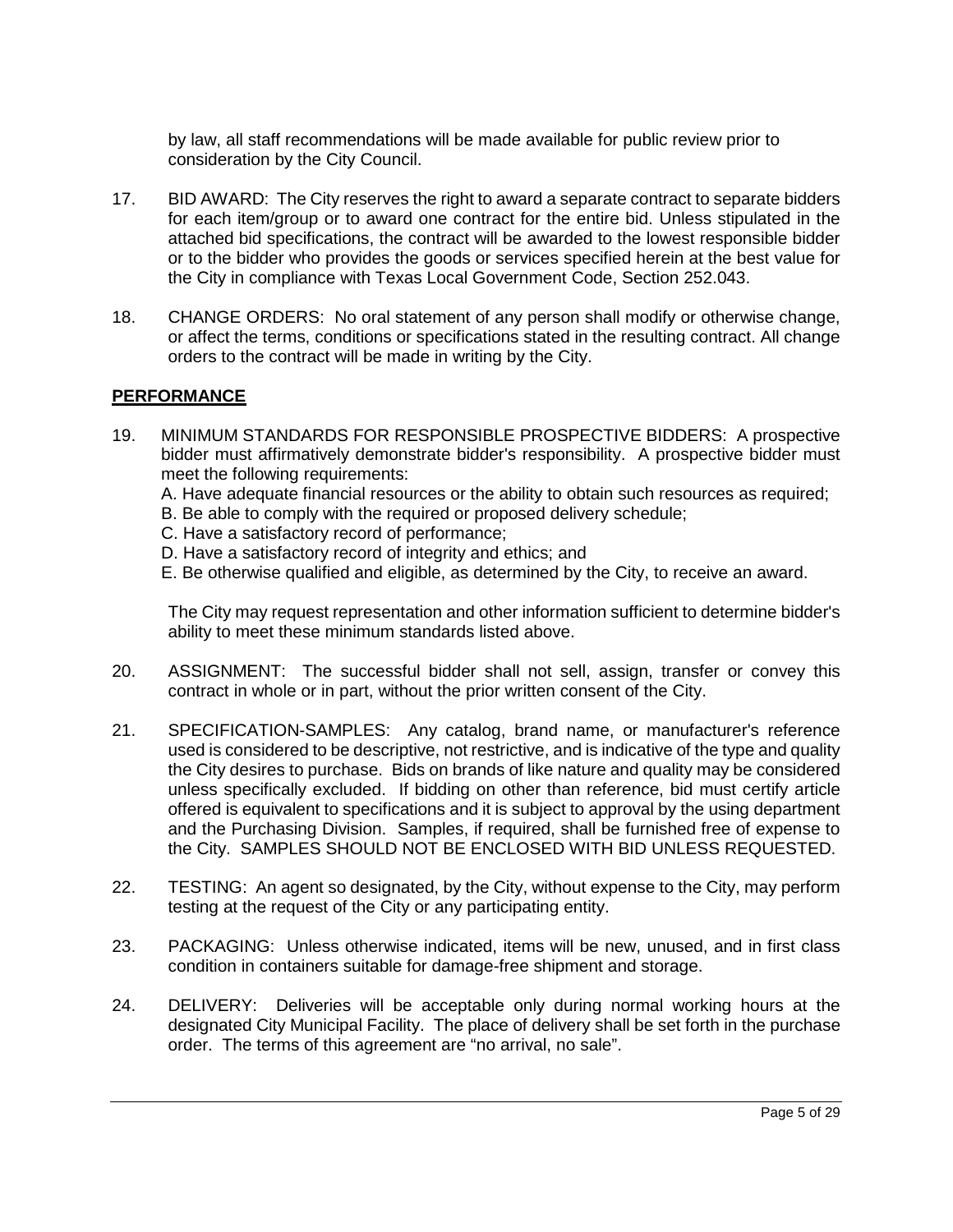25. TITLE AND RISK OF LOSS: The title and risk of loss of goods shall not pass to the City until the City actually receives and takes possession of the goods at the point(s) of delivery.

#### 26. **PATENT RIGHTS: The Bidder agrees to indemnify and hold the City harmless from any claim involving patent right infringement or copyrights on goods supplied.**

#### **PURCHASE ORDERS AND PAYMENT**

- 27. PURCHASE ORDERS: A purchase order(s) shall be generated by the City Director of Administrative Services to the successful bidder. The purchase order number must appear on all itemized invoices and packing slips. The City will not be held responsible for any work orders placed and/or performed without a valid current purchase order number. Payment will be made for all services rendered and accepted by the contract administrator for which a valid invoice has been received.
- 28. BID SECURITY/BOND REQUIREMENTS: If required, bid security shall be submitted with bids. Any bid submitted without bid bond, or cashiers/certified check, shall be considered non-responsive and will not be considered for award. Performance and/or payment bonds, when required, shall be submitted to the City, prior to commencement of any work pursuant to the agreement provisions.
- 29. FUNDING: The City is a home-rule municipal corporation operated and funded on an October 1 to September 30 basis, accordingly, the City reserves the right to terminate, without liability to the City, any contract for which funding is not available.
- 30. TAXES: The City is exempt from Federal Manufacturer's Excise, and State sales taxes. TAX MUST NOT BE INCLUDED IN BID PRICING. Tax exemption certificates will be executed by the City and furnished upon request by the Finance Division.
- 31. PAYMENT TERMS: Payment terms are Net 30 unless otherwise specified by the City in this document. Prompt payment discounts may be used by the City in determining the lowest responsible bidder.
- 32. INVOICES: Invoices must be submitted by the successful bidder to: [accountspayable@friscotexas.gov](mailto:accountspayable@friscotexas.gov)

#### **CONTRACT**

- 33. CONTRACT PERIOD/RENEWAL OPTIONS: In the case of an annual contract bid, the contract shall be for a predetermined period as specified in the Invitation for Bids. If a clause for option to renew for additional period(s) is (are) included, renewal(s) will be based solely upon the option and written agreement between both the City and the Contractor. Either party dissenting will terminate the contract in accordance with its initial specified term.
- 34. INTERLOCAL AGREEMENT: Successful bidder agrees to extend prices to all entities that have entered into or will enter into joint purchasing Interlocal Cooperation Agreements with the City. The City is a participating member of the Collin County Governmental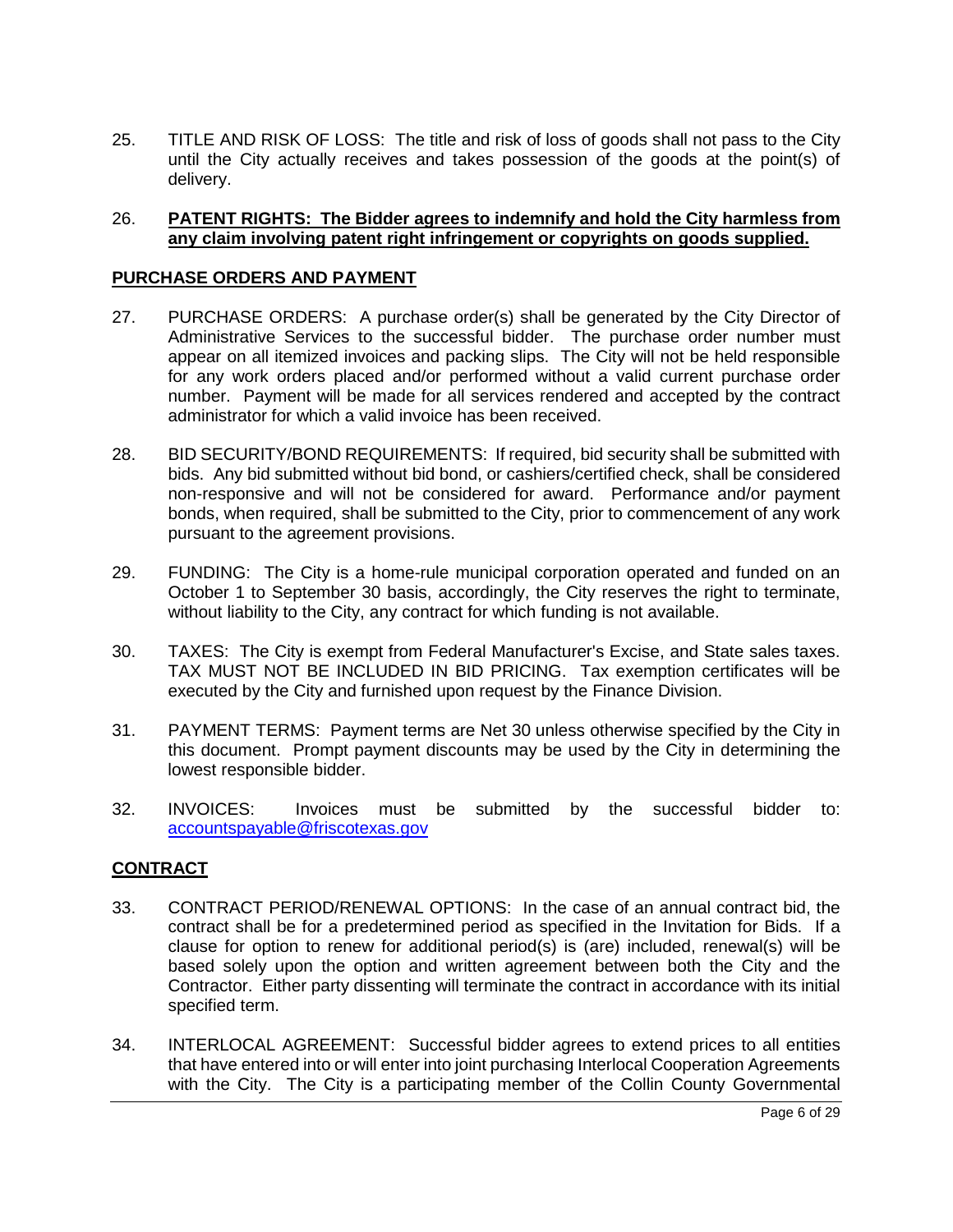Purchasing Forum (the "Forum"). As such, the City has executed Interlocal Agreements, as permitted under Section 791.025 of the Texas Government Code with certain other governmental entities in Collin County authorizing participation in a cooperative purchasing program. The successful bidder may be asked to provide products/services, based upon bid price, to any other participant in the Forum.

- 35. AUDIT: The City reserves the right to audit the records and performance of successful bidder during the term of the contract and for three (3) years thereafter.
- 36. **SUCCESSFUL BIDDER SHALL: Defend, indemnify and save harmless the City and all its officers, Managers and employees and all entities, their officers, Managers and employees who are participating in this contract from all suits, actions or other claims of any character, name and description brought for or on account of any injuries, including death, or damages received or sustained by any person, persons, or property on account of any negligent act or fault of the successful bidder, or of any Manager, officer, director, representative, employee, subcontractor or supplier in the execution of, or performance under, any contract which may result from bid award. Successful bidder shall pay any judgment with cost which may be obtained against the City and participating entities growing out of such injury or damages.**
- 37. TERMINATION FOR DEFAULT: The City reserves the right to enforce the performance of this contract in any manner prescribed by law or deemed to be in the best interest of the City in the event of breach or default of this contract. The City reserves the right to terminate the contract immediately in the event the successful bidder fails to: (1) meet delivery schedules; or (2) otherwise performs in accordance with these specifications. Breach of contract or default authorizes the City to, among other things, award to another bidder, purchase elsewhere and charge the full increase in cost and handling to the defaulting successful bidder.
- 38. ACCEPTABILITY: All articles enumerated in the bid shall be subject to inspection by a City officer or employee designated for the purpose. If found inferior to the quality called for, or not equal in value to the specifications, deficient in workmanship or otherwise, this fact shall be certified to the Purchasing Manager who shall have the right to reject the whole or any part of the same. Work determined to be contrary to specifications must be replaced by the bidder and at its expense. All disputes concerning quality of supplies utilized in the performance of this bid will be determined solely by the City Purchasing Manager or designated representative.
- 39. REMEDIES: The successful bidder and the City agree that each party has all rights, duties, and remedies available as stated in the Uniform Commercial Code and any other available remedy, whether in law or equity.
- 40. VENUE: This contract will be governed and construed according to the laws of the State of Texas. This contract is performable in Collin County, Texas.
- 41. SILENCE OF SPECIFICATION: The apparent silence of these specifications as to any detail or to the apparent omission from it of a detailed description concerning any point shall be regarded as meaning that only the best commercial practices are to prevail. All interpretations of these specifications shall be made on the basis of this statement.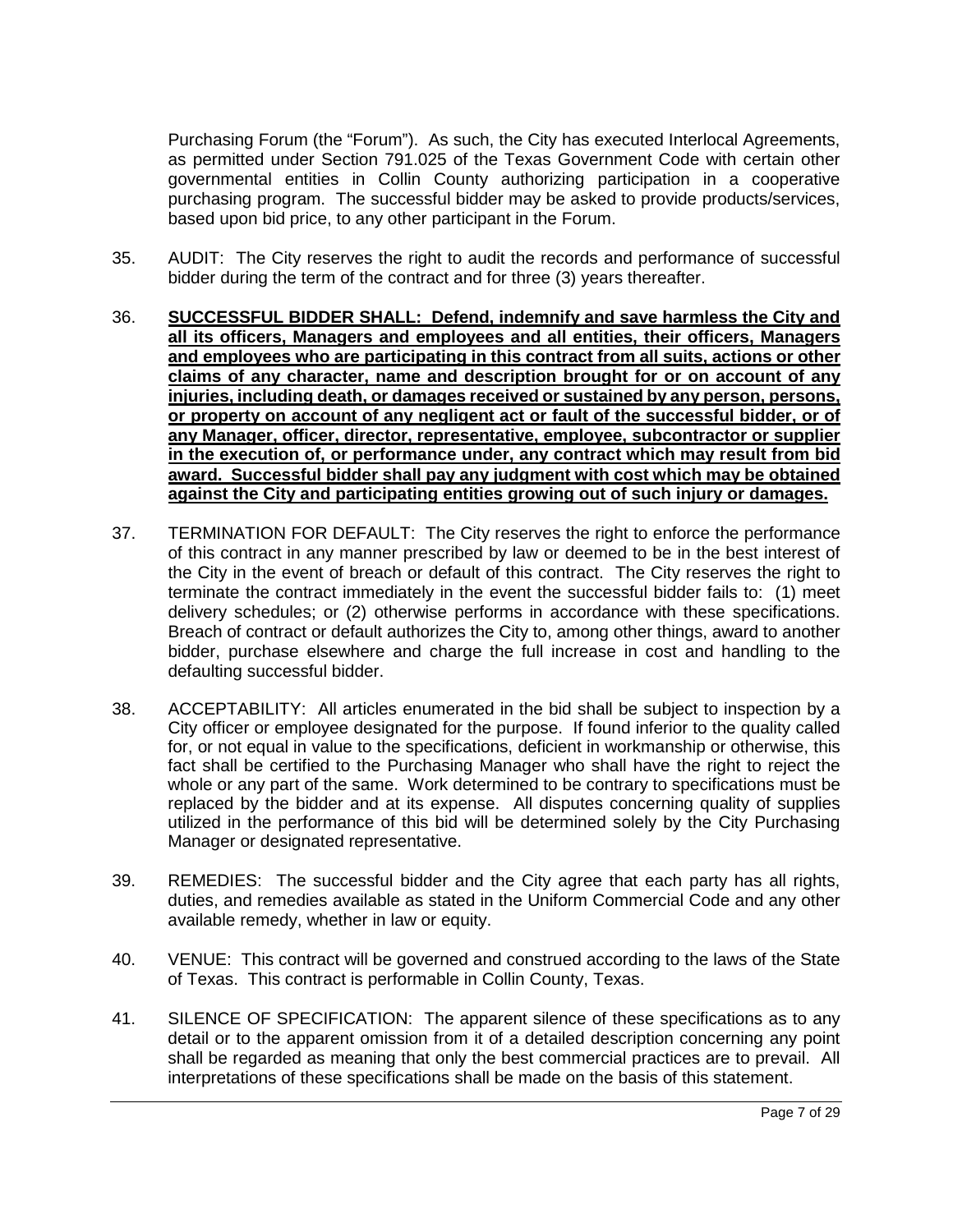- 42. NO PROHIBITED INTEREST: The bidder acknowledges and represents they are aware of the laws and City Charter regarding conflicts of interest. The City Charter states in part that "No officer, whether elected or appointed, or any employee, whether full or part time, of the City shall have a substantial financial interest, direct or indirect, in any contract, other than employment contracts, with the City; or have a substantial financial interest, direct or indirect in the sale to the City of any land, materials, supplies or services."
- 43. FORCE MAJEURE: If, by reason of Force Majeure, either party hereto shall be rendered unable wholly or in part to carry out its obligations under this contract, then such party shall give notice and full particulars of such Force Majeure in writing to the other party within a reasonable time after occurrence of the event or cause relied upon, and the obligation of the party giving such notice, so far as it is affected by such Force Majeure, shall be suspended during the continuance of the inability then claimed, except as hereinafter provided, but for no longer period, and such party shall endeavor to remove or overcome such inability with all reasonable dispatch. The term Force Majeure as employed herein, shall mean acts of God, strikes, lockouts, or other industrial disturbances, act of public enemy, orders of any kind of government of the United States or the State of Texas or any civil or military authority, insurrections, riots, epidemics, landslides, lightning, earthquake, fires, hurricanes, storms, floods, washouts, droughts, arrests, restraint of government and people, civil disturbances, explosions, breakage or accidents to machinery, pipelines, or canals, or other causes not reasonable within the control of the party claiming such inability. It is understood and agreed that the settlement of strikes and lockouts shall be entirely within the discretion of the party having the difficulty, and that the above requirement that any Force Majeure shall be remedied with all reasonable dispatch shall not require the settlement of strikes and lockouts by acceding to the demands of the opposing party or parties when such settlement is unfavorable in the judgment of the party having the difficulty.
- 44. DISCLOSURE OF CERTAIN RELATIONSHIPS: Effective January 1, 2006, Chapter 176 of the Texas Local Government Code requires that any vendor or person considering doing business with a local government entity disclose in the Questionnaire Form CIQ, the vendor or person's affiliation or business relationship that might cause a conflict of interest with a local government entity. By law, this questionnaire must be filed with the records administrator of the City of Frisco not later than the  $7<sup>th</sup>$  business day after the date the person becomes aware of facts that require the statement to be filed. See Section 176.006, Local Government Code. A person commits an offense if the person violates Section 176.006, Local Government Code. An offense under this section is a Class C misdemeanor. Chapter 176 and the questionnaire may be found at [www.friscotexas.gov.](http://www.friscotexas.gov/) By submitting a response to this request, vendor represents that it is in compliance with the requirements of Chapter 176 of the Texas Local Government Code.
- 45. PREVAILING WAGE RATES: Contractors are required to pay not less than the rates determined using the prevailing wage rate as determined by the United States Department of Labor in accordance with the Davis-Bacon Act (40 U.S.C. Section 276a et seq.), and its subsequent amendments, to a worker employed by it in the execution of a contract for the construction of a public work, including a building, highway, road, excavation, and repair work or other project development or improvement, paid for in whole or in part from public funds, without regard to whether the work is done under public supervision or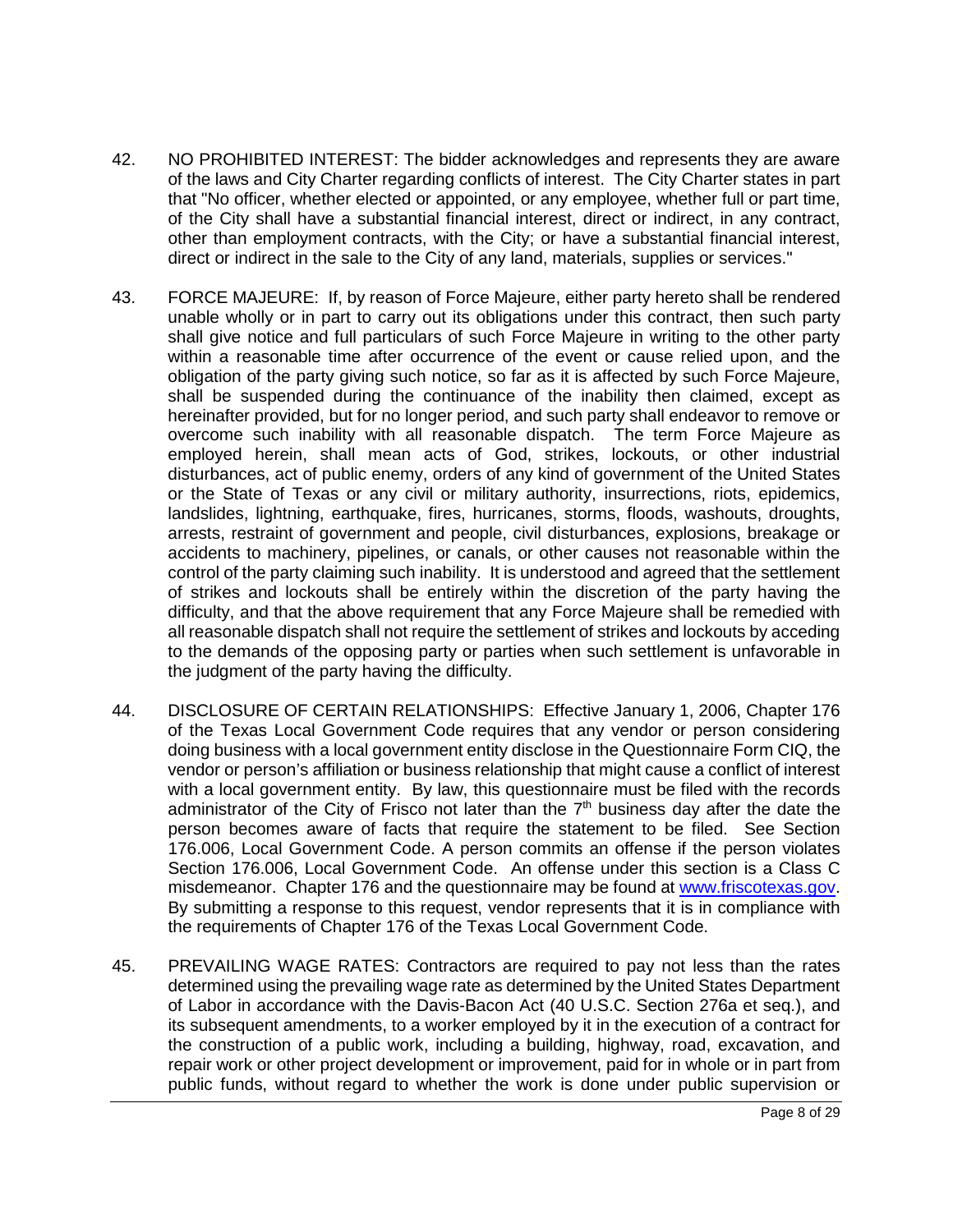direction.. Contractors are required to comply with Texas Government Code, Chapter 2258, Prevailing Wage Rates. A worker is employed on a public work if the worker is employed by the contractor or any subcontractor in the execution of the contract for the project.

- 46. APPLICABLE LAW: Contractor shall comply with all federal, state and Frisco laws, statutes, ordinances, regulations and policies, as they exist, may be amended or in the future arising, applicable to Contractor and its work in or around the Facility. Contractor shall ensure that its officers, employees, agents, contractors and other parties performing services for or on behalf of Contractor comply with all applicable laws, statutes, ordinances, regulations and policies.
- 47. STORMWATER REQUIREMENTS: Contractor shall implement best management practices (BMPs) to prevent storm water pollution to the maximum extent practicable in accordance with the current City of Frisco Storm water Ordinance (11-11-52). These BMPs include:

-Performing regular inspections and maintenance on vehicles and equipment to prevent fluid leaks.

-Implementing standard operating procedures (SOPs) for spill prevention and cleanup.

-Training and equipping all employees who are present on City property in appropriate actions in accordance with the SOP.

-Implementing proper material handling BMPs for transportation and storage. -Implementing proper waste disposal BMPs.

48. CERTIFICATE OF INTERESTED PARTIES (FORM 1295): In 2015, the Texas Legislature adopted [House Bill 1295,](http://www.legis.state.tx.us/tlodocs/84R/billtext/html/HB01295F.htm) which added section 2252.908 of the Government Code. The law states that a governmental entity or state agency may not enter into certain contracts with a business entity unless the business entity submits a disclosure of interested parties to the governmental entity or state agency at the time the business entity submits the signed contract to the governmental entity or state agency. The law applies only to a contract of a governmental entity or state agency that either (1) requires an action or vote by the governing body of the entity or agency before the contract may be signed or (2) has a value of at least \$1 million. The disclosure requirement applies to a contract entered into on or after January 1, 2016.

The Texas Ethics Commission was required to adopt rules necessary to implement that law, prescribe the disclosure of interested parties form, and post a copy of the form on the commission's website. The commission adopted the Certificate of Interested Parties form (Form 1295) on October 5, 2015. The commission also adopted new rules (Chapter 46) on November 30, 2015, to implement the law.

#### Filing Process:

**Within ten days of being notified of award of a contract by the City of Frisco**, the successful vendor (business entity) must use the Texas Ethics Commission's web application, [https://www.ethics.state.tx.us/File/,](https://www.ethics.state.tx.us/File/) to enter the required information on Form 1295 and print a copy of the completed form, which will include a certification of filing that **will contain a unique certification number**. An authorized agent of the business entity must sign the printed copy of the form. The completed Form 1295 with the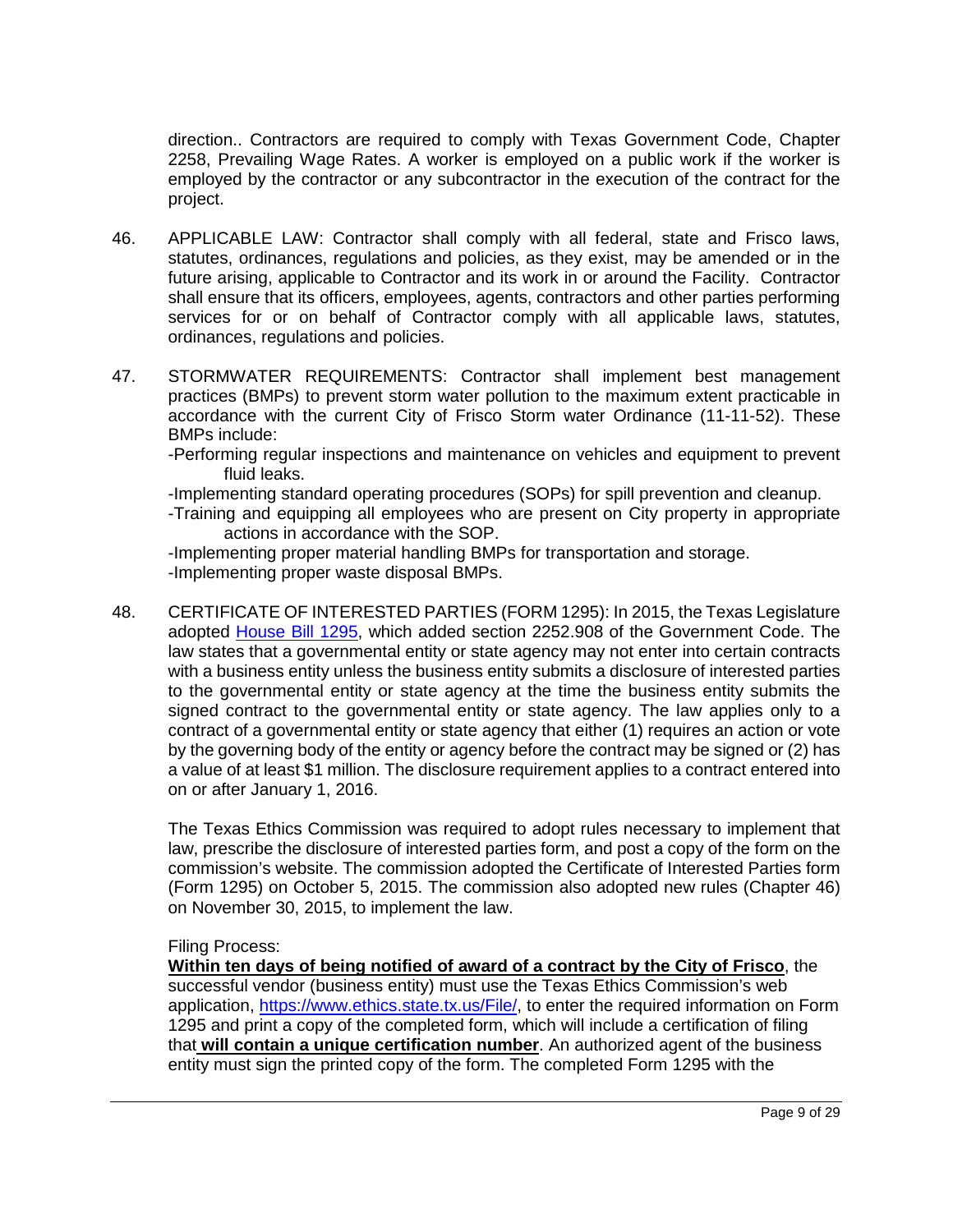certification of filing must be provided to the City of Frisco Purchasing division (**within 10 days of being notified of award of a contract**).

The City of Frisco is required to notify the commission, using the commission's filing application, of the receipt of the filed Form 1295 with the certification of filing not later than the 30th day after the date the contract binds all parties to the contract. The commission will post the completed Form 1295 to its website within seven business days after receiving notice from the governmental entity or state agency.

49. PROPRIETARY DATA - Bidder may, by written request, indicate as confidential any portion(s) of a bid that contain proprietary information, including manufacturing and/or design processes exclusive to the vendor. The City of Frisco will protect from public disclosure such portions of a bid unless directed otherwise by legal authority including the existing Texas Public Information Act.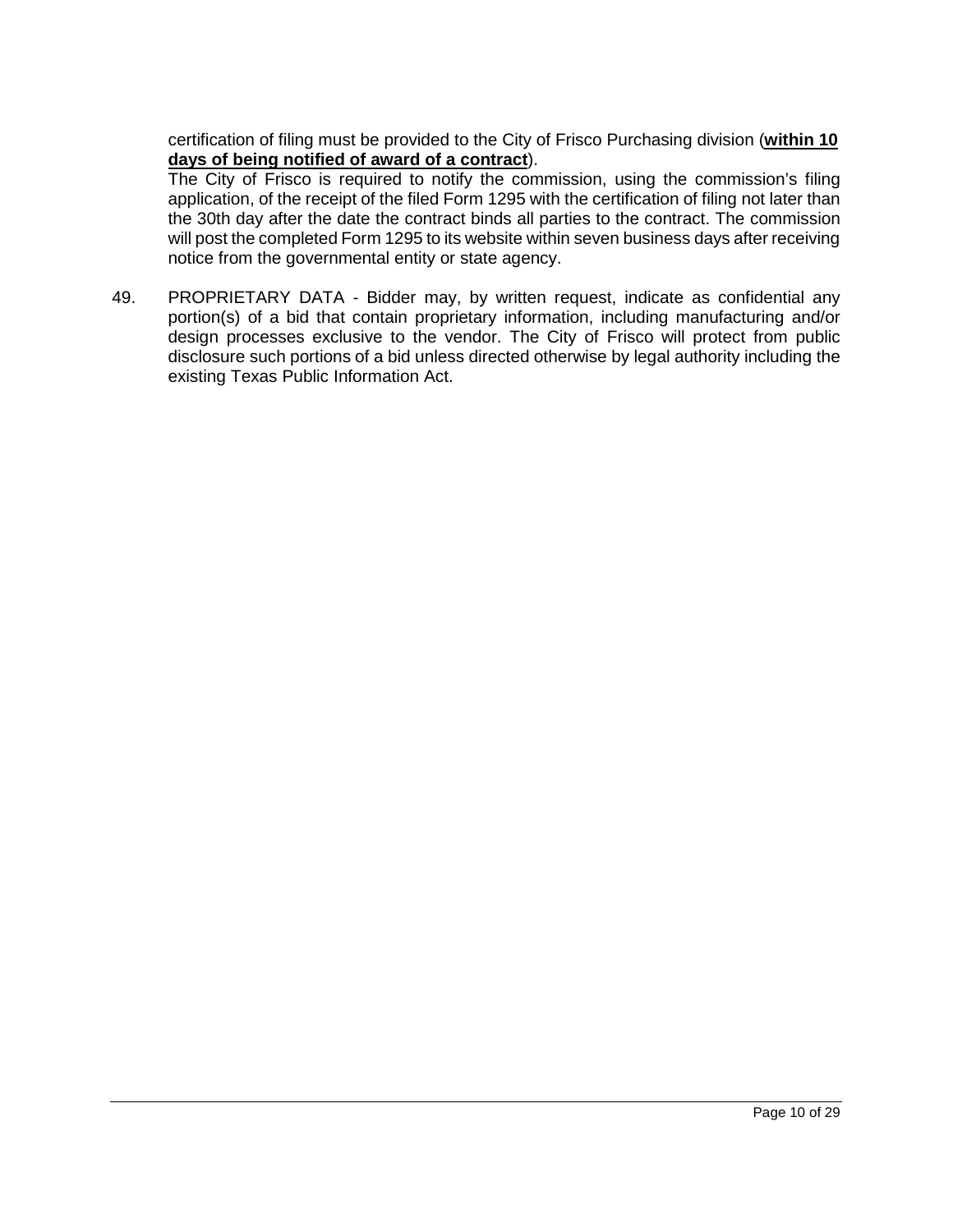#### **CITY OF FRISCO CONTRACTOR INSURANCE REQUIREMENTS**

Contractors providing good, materials and services for the City of Frisco shall, during the term of the contract with the City or any renewal or extension thereof, provide and maintain the types and amounts of insurance set forth herein. All insurance and certificate(s) of insurance shall contain the following provisions:

- 1. Name the City, its officers, agents, representatives, and employees as additional insured as to all applicable coverage with the exception of workers compensation insurance.
- 2. Provide for at least thirty (30) days prior written notice to the City for cancellation, non-renewal, or material change or modification of any policies, evidenced by return receipt or United States Mail. The words "endeavor to" and "but failure" (to end of sentence) are to be eliminated from the Notice of Cancellation provision on standard ACORD certificates.
- 3. Provide for a waiver of subrogation against the City for injuries, including death, property damage, or any other loss to the extent the same is covered by the proceeds of insurance.
- 4. Endorsement applicable to each policy provided.

Insurance Company Qualification: All insurance companies providing the required insurance shall be authorized to transact business in Texas and rated at least "A" by A.M. Best's Key Rating Guide, or other equivalent rating service(s).

Certificate of insurance: A certificate of insurance evidencing the required insurance shall be submitted with the contractor's bid or response to proposal. If the contract is renewed or extended by the City, a certificate of insurance shall also be provided to the City prior to the date the contract is renewed or extended.

| <b>Type of Contract</b> | Type and amount of Insurance                                                                                                                                                                                                                              |
|-------------------------|-----------------------------------------------------------------------------------------------------------------------------------------------------------------------------------------------------------------------------------------------------------|
| <b>Special Events</b>   | General Liability insurance for personal injury<br>(including death) and property damage with a<br>minimum of \$1 Million Dollars per occurrence and<br>\$2 Million Dollars aggregate, including coverage for<br>advertising injury and products coverage |
|                         | Statutory Workers compensation insurance as<br>required by state law                                                                                                                                                                                      |
|                         | (If the contractor serves alcoholic beverages)<br>Liquor Liability with a minimum of \$1 Million Dollars<br>per Occurrence and \$2 Million Aggregate.                                                                                                     |
|                         | (If high risk or dangerous activities) Umbrella<br>Coverage or Liability Excess Coverage of \$2<br><b>Million Dollars</b>                                                                                                                                 |
|                         |                                                                                                                                                                                                                                                           |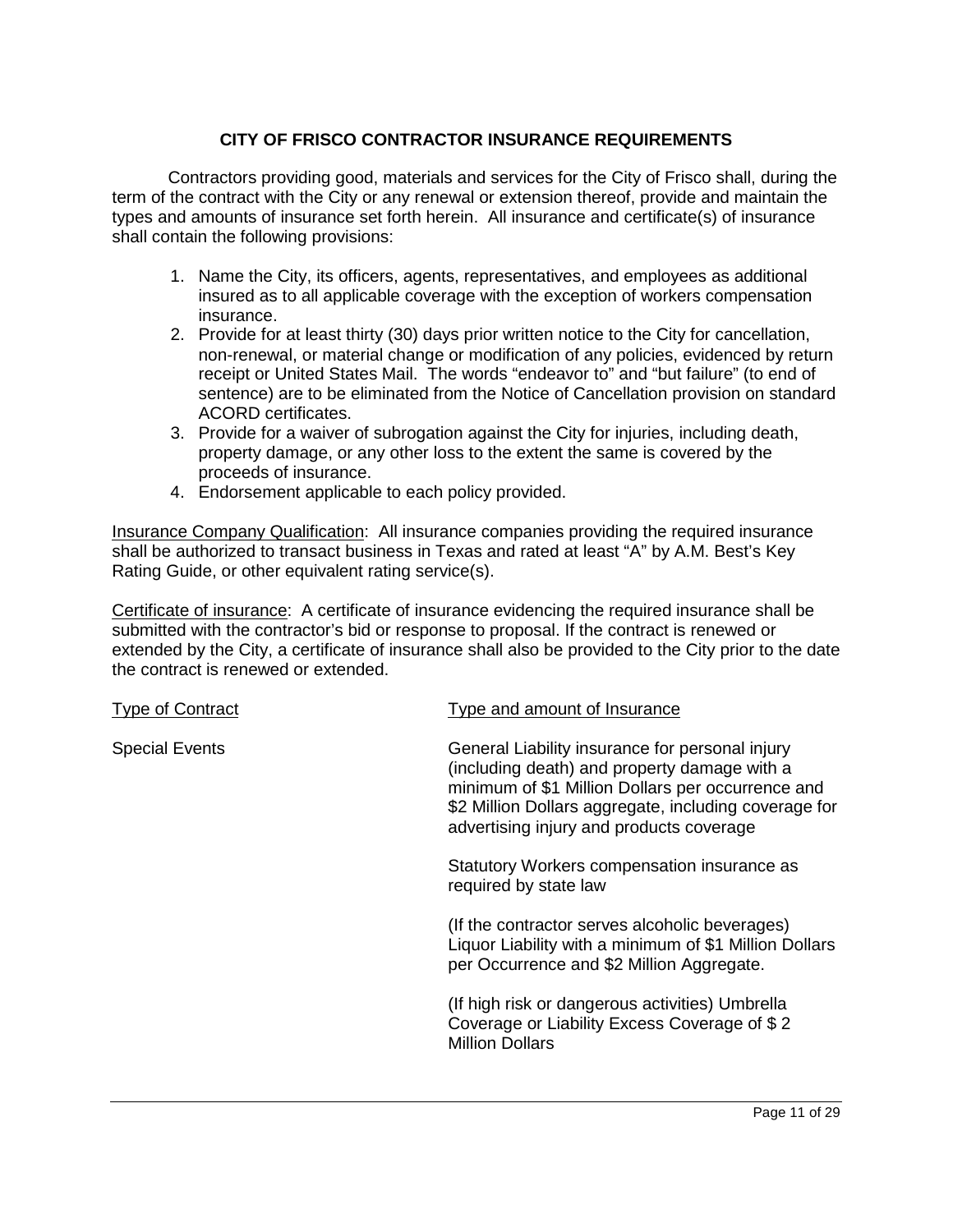|                                      | (If automobile or limousine service is involved even<br>if volunteers)<br>Automobile Liability with a minimum of \$1 Million<br>Dollars combined single limit.                                                                                                                                                                                                                                                |
|--------------------------------------|---------------------------------------------------------------------------------------------------------------------------------------------------------------------------------------------------------------------------------------------------------------------------------------------------------------------------------------------------------------------------------------------------------------|
| <b>Public Works and Construction</b> | General Liability insurance for personal injury<br>(including death) and property damage with a<br>minimum of \$1 Million Dollars per occurrence and<br>\$2 Million Dollars aggregate, including advertising<br>injury, products coverage and (XCU) Explosion,<br>collapse and underground (If high risk or dangerous<br>activities) Umbrella Coverage or Excess Liability<br>Coverage of \$2 Million Dollars |
|                                      | Statutory Workers compensation insurance as<br>required by state law                                                                                                                                                                                                                                                                                                                                          |
| <b>Professional Services</b>         | Professional Liability Insurance with a minimum of<br>\$1 Million Dollars per occurrence and \$2 Million<br>Dollars aggregate.                                                                                                                                                                                                                                                                                |
|                                      | (If size or scope of project warrant)<br>Umbrella Coverage or Excess Liability Coverage of<br>\$2 Million Dollars                                                                                                                                                                                                                                                                                             |
|                                      | <b>Statutory Workers compensation</b><br>insurance as required by state law                                                                                                                                                                                                                                                                                                                                   |

### SAMPLE ON FOLLOWING PAGE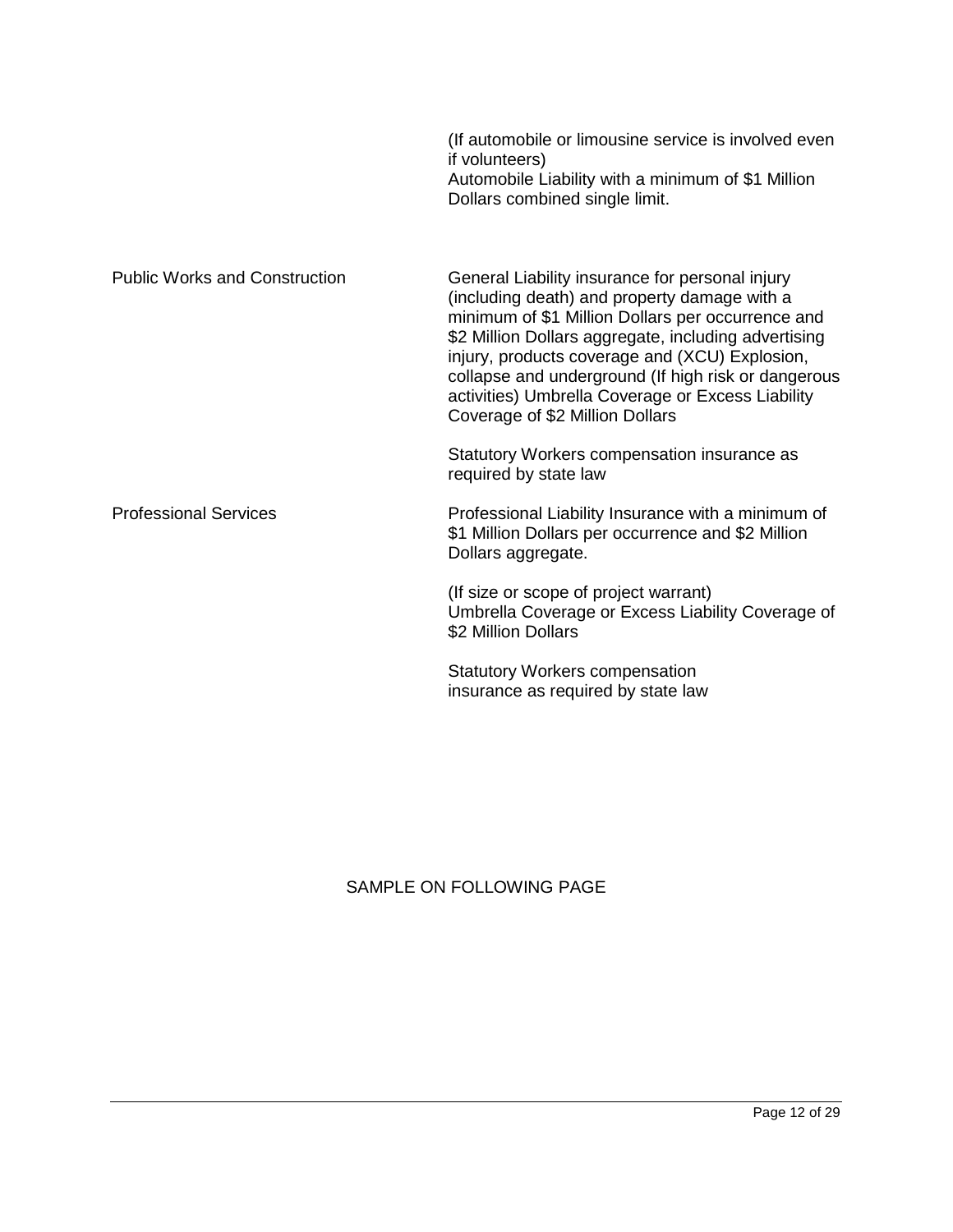| THIS CERTIFICATE IS ISSUED AS A MATTER OF INFORMATION ONLY AND CONFERS NO RIGHTS UPON THE CERTIFICATE HOLDER. THIS<br>CERTIFICATE DOES NOT AFFIRMATIVELY OR NEGATIVELY AMEND, EXTEND OR ALTER THE COVERAGE AFFORDED BY THE POLICIES                                                                                                                                                                                                                                                               |             |                                |                                                       | <b>CERTIFICATE OF LIABILITY INSURANCE</b>                                                          |                                    |                                         |                                         |                                                                 |    | DATE (MM/DD/YYYY)<br>04/01/2013 |   |  |
|---------------------------------------------------------------------------------------------------------------------------------------------------------------------------------------------------------------------------------------------------------------------------------------------------------------------------------------------------------------------------------------------------------------------------------------------------------------------------------------------------|-------------|--------------------------------|-------------------------------------------------------|----------------------------------------------------------------------------------------------------|------------------------------------|-----------------------------------------|-----------------------------------------|-----------------------------------------------------------------|----|---------------------------------|---|--|
| BELOW. THIS CERTIFICATE OF INSURANCE DOES NOT CONSTITUTE A CONTRACT BETWEEN THE ISSUING INSURER(S), AUTHORIZED<br>REPRESENTATIVE OR PRODUCER. AND THE CERTIFICATE HOLDER.<br>IMPORTANT: If the certificate holder is an ADDITIONAL INSURED, the policy(les) must be endorsed. If SUBROGATION IS WAIVED, subject to<br>the terms and conditions of the policy, certain policies may require an endorsement. A statement on this certificate does not confer rights to the                          |             |                                |                                                       |                                                                                                    |                                    |                                         |                                         |                                                                 |    |                                 |   |  |
| certificate holder in lieu of such endorsement(s).                                                                                                                                                                                                                                                                                                                                                                                                                                                |             |                                |                                                       |                                                                                                    |                                    |                                         |                                         |                                                                 |    |                                 |   |  |
| <b>PRODUCER</b>                                                                                                                                                                                                                                                                                                                                                                                                                                                                                   |             |                                |                                                       |                                                                                                    | <b>CONTACT</b><br>NAME:            | <b>John Smith</b>                       |                                         |                                                                 |    |                                 |   |  |
| ABC Insurance Brokerage                                                                                                                                                                                                                                                                                                                                                                                                                                                                           |             |                                |                                                       |                                                                                                    | PHONE<br>(A/C, N/<br><b>E-MAIL</b> |                                         | 972-555-5555                            | <b>TAX</b>                                                      |    | 972-555-5556                    |   |  |
| 1234 Frisco Square Blvd.                                                                                                                                                                                                                                                                                                                                                                                                                                                                          |             |                                |                                                       |                                                                                                    | <b>ADDRESS</b>                     |                                         | johnsmith@abcinsurance.com              |                                                                 |    |                                 |   |  |
| Frisco, Texas 75034                                                                                                                                                                                                                                                                                                                                                                                                                                                                               |             |                                |                                                       |                                                                                                    |                                    |                                         |                                         | <b>INSURER(S) AFFORDING COVERAGE</b>                            |    | <b>NAIC #</b>                   |   |  |
|                                                                                                                                                                                                                                                                                                                                                                                                                                                                                                   |             |                                |                                                       |                                                                                                    | <b>INSURER A</b>                   |                                         | Insurance Company Name                  |                                                                 |    | 12345                           |   |  |
| <b>INSURED</b>                                                                                                                                                                                                                                                                                                                                                                                                                                                                                    |             |                                |                                                       |                                                                                                    | <b>INSURER B:</b>                  |                                         |                                         |                                                                 |    |                                 |   |  |
| Your Company Name Here                                                                                                                                                                                                                                                                                                                                                                                                                                                                            |             |                                |                                                       |                                                                                                    | <b>INSURER C:</b>                  |                                         |                                         |                                                                 |    |                                 |   |  |
| Address of Insured<br>Address of Insured                                                                                                                                                                                                                                                                                                                                                                                                                                                          |             |                                |                                                       |                                                                                                    | <b>INSURER D:</b>                  |                                         |                                         |                                                                 |    |                                 |   |  |
|                                                                                                                                                                                                                                                                                                                                                                                                                                                                                                   |             |                                |                                                       |                                                                                                    | <b>INSURER E:</b>                  |                                         |                                         |                                                                 |    |                                 |   |  |
|                                                                                                                                                                                                                                                                                                                                                                                                                                                                                                   |             |                                |                                                       |                                                                                                    | <b>INSURER F:</b>                  |                                         |                                         |                                                                 |    |                                 |   |  |
| <b>COVERAGES</b><br>THIS IS TO CERTIFY THAT THE POLICIES OF INSURANCE LISTED BELOW HAVE BEEN ISSUED TO THE INSURED NAMED ABOVE FOR THE POLICY PERIOD                                                                                                                                                                                                                                                                                                                                              |             |                                | <b>CERTIFICATE NUMBER:</b>                            |                                                                                                    |                                    |                                         |                                         | <b>REVISION NUMBER:</b>                                         |    |                                 |   |  |
| INDICATED. NOTWITHSTANDING ANY REQUIREMENT, TERM OR CONDITION OF ANY CONTRACT OR OTHER DOCUMENT WITH RESPECT TO WHICH THIS<br>CERTIFICATE MAY BE ISSUED OR MAY PERTAIN, THE INSURANCE AFFORDED BY THE POLICIES DESCRIBED HEREIN IS SUBJECT TO ALL THE TERMS,<br>EXCLUSIONS AND CONDITIONS OF SUCH POLICIES, LIMITS SHOWN MAY HAVE BEEN REDUCED BY PAID CLAIMS.                                                                                                                                    |             |                                |                                                       |                                                                                                    |                                    |                                         |                                         |                                                                 |    |                                 |   |  |
| <b>INSR</b><br><b>TYPE OF INSURANCE</b><br>LTR                                                                                                                                                                                                                                                                                                                                                                                                                                                    | <b>INSR</b> | <b>ADDL BUBR</b><br><b>WVD</b> |                                                       | <b>POLICY NUMBER</b>                                                                               |                                    | <b>POLICY EFF</b><br><b>MM/DD/YYYYY</b> | <b>POLICY EXP</b><br><b>IMMIDDIYYYY</b> | LIMITS                                                          |    |                                 |   |  |
| <b>GENERAL LIABILITY</b>                                                                                                                                                                                                                                                                                                                                                                                                                                                                          |             |                                |                                                       |                                                                                                    |                                    |                                         |                                         | <b>EACH OCCURRENCE</b>                                          |    | 1,000,000                       |   |  |
| X COMMERCIAL GENERAL LIABILITY                                                                                                                                                                                                                                                                                                                                                                                                                                                                    |             |                                |                                                       |                                                                                                    |                                    |                                         |                                         | <b>DAMAGE TO RENTED</b><br><b>PREMISES (Ea occurrenc</b>        | ŧ  |                                 |   |  |
| <b>CLAIMS-MADE</b><br><b>OCCUR</b>                                                                                                                                                                                                                                                                                                                                                                                                                                                                |             |                                |                                                       |                                                                                                    |                                    |                                         |                                         |                                                                 |    | MED EXP (Any one person)        | × |  |
|                                                                                                                                                                                                                                                                                                                                                                                                                                                                                                   | x           |                                | 987654                                                |                                                                                                    |                                    |                                         | 03/05/2013 03/05/2014                   | PERSONAL & ADV INJURY                                           | ×  |                                 |   |  |
|                                                                                                                                                                                                                                                                                                                                                                                                                                                                                                   |             |                                |                                                       |                                                                                                    |                                    |                                         |                                         | GENERAL AGGREGATE                                               | s. | 2,000,000                       |   |  |
| GEN'L AGGREGATE LIMIT APPLIES PER                                                                                                                                                                                                                                                                                                                                                                                                                                                                 |             |                                |                                                       |                                                                                                    |                                    |                                         |                                         | PRODUCTS - COMP/OP AGG                                          | s  |                                 |   |  |
| PRO-<br>XI POLICY<br>LOC                                                                                                                                                                                                                                                                                                                                                                                                                                                                          |             |                                |                                                       |                                                                                                    |                                    |                                         |                                         |                                                                 | s  |                                 |   |  |
| <b>AUTOMOBILE LIABILITY</b>                                                                                                                                                                                                                                                                                                                                                                                                                                                                       |             |                                |                                                       |                                                                                                    |                                    |                                         |                                         | COMBINED SINGLE LIMIT<br>(Es secident)                          |    |                                 |   |  |
| <b>ANY AUTO</b><br><b>SCHEDULED</b>                                                                                                                                                                                                                                                                                                                                                                                                                                                               |             |                                |                                                       |                                                                                                    |                                    |                                         |                                         | BODILY INJURY (Per person)                                      | s  |                                 |   |  |
| ALL OWNED<br><b>AUTOS</b><br>AUTOS<br>NON-OWNED                                                                                                                                                                                                                                                                                                                                                                                                                                                   |             |                                | 123456                                                |                                                                                                    |                                    |                                         | 03/05/2013 03/05/2014                   | <b>BODILY INJURY (Per socident)</b><br>PROPERTY DAMAGE          | в  |                                 |   |  |
| <b>HIRED AUTOS</b><br><b>AUTOS</b>                                                                                                                                                                                                                                                                                                                                                                                                                                                                |             |                                |                                                       |                                                                                                    |                                    |                                         |                                         |                                                                 | š. |                                 |   |  |
|                                                                                                                                                                                                                                                                                                                                                                                                                                                                                                   |             |                                |                                                       |                                                                                                    |                                    |                                         |                                         |                                                                 | š. |                                 |   |  |
| UMBRELLA LIAB<br><b>OCCUR</b>                                                                                                                                                                                                                                                                                                                                                                                                                                                                     |             |                                |                                                       |                                                                                                    |                                    |                                         |                                         | <b>EACH OCCURRENCE</b>                                          |    |                                 |   |  |
| <b>EXCESS LIAB</b><br><b>CLAIMS MADE</b>                                                                                                                                                                                                                                                                                                                                                                                                                                                          |             |                                |                                                       |                                                                                                    |                                    |                                         |                                         | <b>AGGREGATE</b>                                                |    |                                 |   |  |
| <b>RETENTIONS</b><br>DED<br><b>WORKERS COMPENSATION</b>                                                                                                                                                                                                                                                                                                                                                                                                                                           |             |                                |                                                       |                                                                                                    |                                    |                                         |                                         | WC STATU-<br>OTH                                                |    |                                 |   |  |
| AND EMPLOYERS' LIABILITY<br>Y J N                                                                                                                                                                                                                                                                                                                                                                                                                                                                 |             |                                |                                                       |                                                                                                    |                                    |                                         |                                         | <b>TORY LIMITS</b><br>FR                                        |    | 100,000                         |   |  |
| ANY PROPRETOR/PARTNER/EXECUTIVE<br>OFFICER/MEMBER EXCLUDED?                                                                                                                                                                                                                                                                                                                                                                                                                                       | <b>NIA</b>  | $\mathbf x$                    | 123456                                                |                                                                                                    |                                    | 03/05/2013 03/05/2014                   |                                         | E.L. EACH ACCIDENT                                              | š. | 100,000                         |   |  |
| (Mandatory In NH)<br>If yes, describe under<br>DESCRIPTION OF OPERATIONS below                                                                                                                                                                                                                                                                                                                                                                                                                    |             |                                |                                                       |                                                                                                    |                                    |                                         |                                         | E.L. DISEASE - EA EMPLOYEE                                      | в  | 100,000                         |   |  |
|                                                                                                                                                                                                                                                                                                                                                                                                                                                                                                   |             |                                |                                                       |                                                                                                    |                                    |                                         |                                         | E.L. DISEASE - POLICY LIMIT                                     |    |                                 |   |  |
|                                                                                                                                                                                                                                                                                                                                                                                                                                                                                                   |             |                                |                                                       |                                                                                                    |                                    |                                         |                                         |                                                                 |    |                                 |   |  |
|                                                                                                                                                                                                                                                                                                                                                                                                                                                                                                   |             |                                |                                                       |                                                                                                    |                                    |                                         |                                         |                                                                 |    |                                 |   |  |
| DESCRIPTION OF OPERATIONS / LOCATIONS / VEHICLES (Attach ACORD 101, Additional Remarks Schedule, if more space is required)<br>The City of Frisco, its officers, agents, representatives, and employees as additional insured as to all applicable coverage with the exception of workers'<br>compensation. Provide a walver of subrogation against the City for injuries, including death, property damage, or any other loss to the extent the same is<br>covered by the proceeds of insurance. |             |                                |                                                       |                                                                                                    |                                    |                                         |                                         |                                                                 |    |                                 |   |  |
| <b>CERTIFICATE HOLDER</b>                                                                                                                                                                                                                                                                                                                                                                                                                                                                         |             |                                |                                                       |                                                                                                    |                                    | <b>CANCELLATION</b>                     |                                         |                                                                 |    |                                 |   |  |
|                                                                                                                                                                                                                                                                                                                                                                                                                                                                                                   |             |                                |                                                       |                                                                                                    |                                    |                                         |                                         | SHOULD ANY OF THE ABOVE DESCRIBED POLICIES BE CANCELLED BEFORE. |    |                                 |   |  |
| City of Frisco                                                                                                                                                                                                                                                                                                                                                                                                                                                                                    |             |                                |                                                       | THE EXPIRATION DATE THEREOF, NOTICE WILL BE DELIVERED IN<br>ACCORDANCE WITH THE POLICY PROVISIONS. |                                    |                                         |                                         |                                                                 |    |                                 |   |  |
| 6101 Frisco Square Blvd                                                                                                                                                                                                                                                                                                                                                                                                                                                                           |             |                                |                                                       |                                                                                                    |                                    |                                         |                                         |                                                                 |    |                                 |   |  |
| Frisco, Texas 75034                                                                                                                                                                                                                                                                                                                                                                                                                                                                               |             |                                |                                                       | <b>AUTHORIZED REPRESENTATIVE</b><br><b>SIGNATURE HERE</b>                                          |                                    |                                         |                                         |                                                                 |    |                                 |   |  |
|                                                                                                                                                                                                                                                                                                                                                                                                                                                                                                   |             |                                |                                                       |                                                                                                    |                                    |                                         |                                         |                                                                 |    |                                 |   |  |
| ACORD 25 (2010/05)                                                                                                                                                                                                                                                                                                                                                                                                                                                                                |             |                                | The ACORD name and logo are registered marks of ACORD |                                                                                                    |                                    |                                         |                                         | © 1988-2010 ACORD CORPORATION. All rights reserved.             |    |                                 |   |  |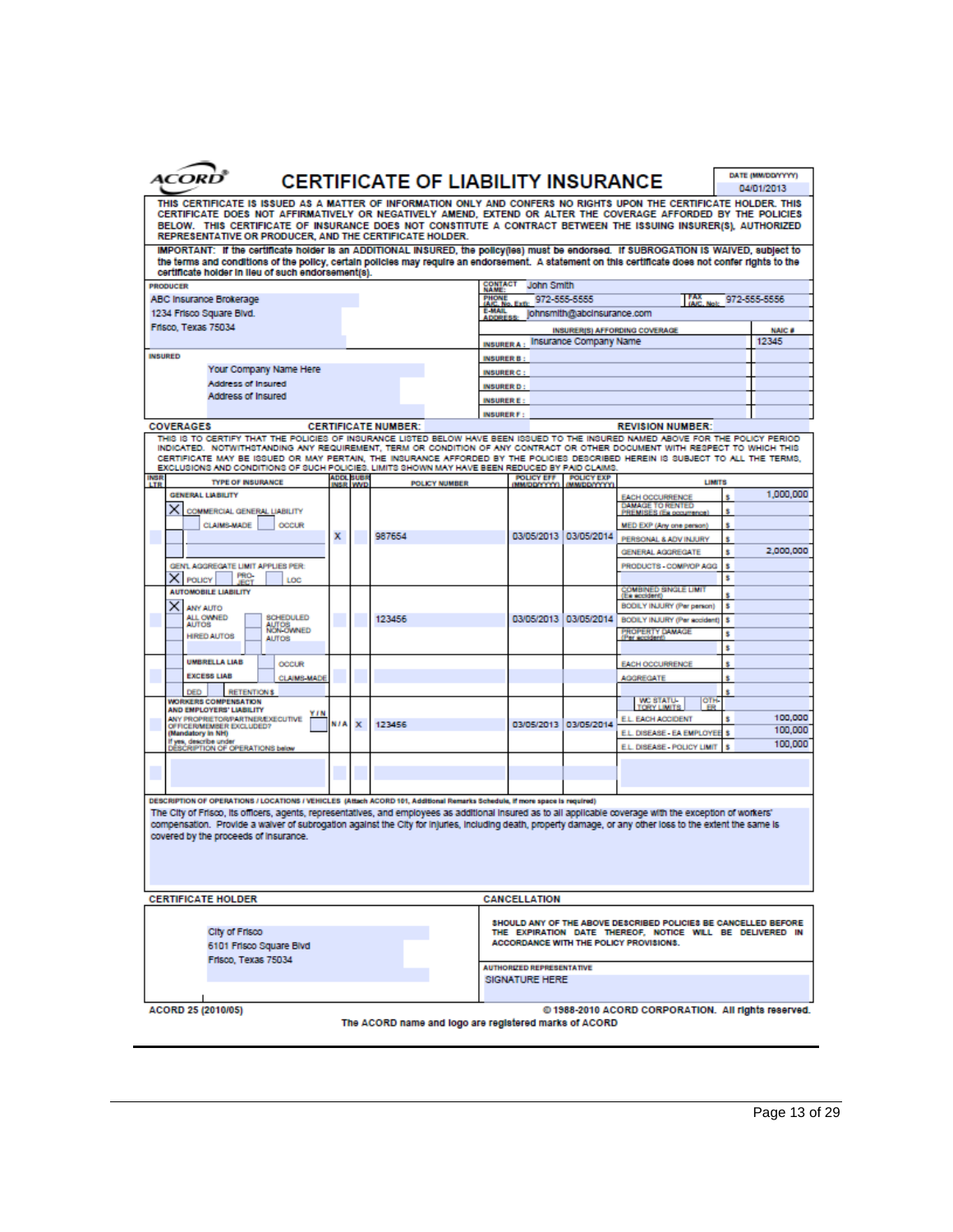## **Supplemental Information**

#### **Texas Government Code Section 2252.002 Non-resident Bidders**

A governmental entity may not award a governmental contract to a nonresident bidder unless the nonresident underbids the lowest bid submitted by a responsible resident bidder by an amount that is not less than the amount by which a resident bidder would be required to underbid the nonresident bidder to obtain a comparable contract in the state in which the nonresident's principal place of business is located.

In order to make this determination, please answer the following questions:

- 1. Address and phone number of your principal place of business:
- 2. Name and address of principal place of business, and phone number of your company's majority owner:
- 3. Name and address of principal place of business, and phone number of your company's ultimate parent company:

#### **MINORITY/WOMAN-OWNED BUSINESS PARTICIPATION**

It is the policy of the City of Frisco to involve small businesses and qualified minority/womenowned businesses to the greatest extent possible in the procurement of goods, equipment, services and construction projects. To assist us in our record keeping, please list below the names of the minority or woman-owned firms you would be utilizing in this bid, and note the monetary involvement:

| NAME OF FIRM | TELEPHONE # | \$ INVOLVEMENT |
|--------------|-------------|----------------|
|              |             |                |
|              |             |                |
|              |             |                |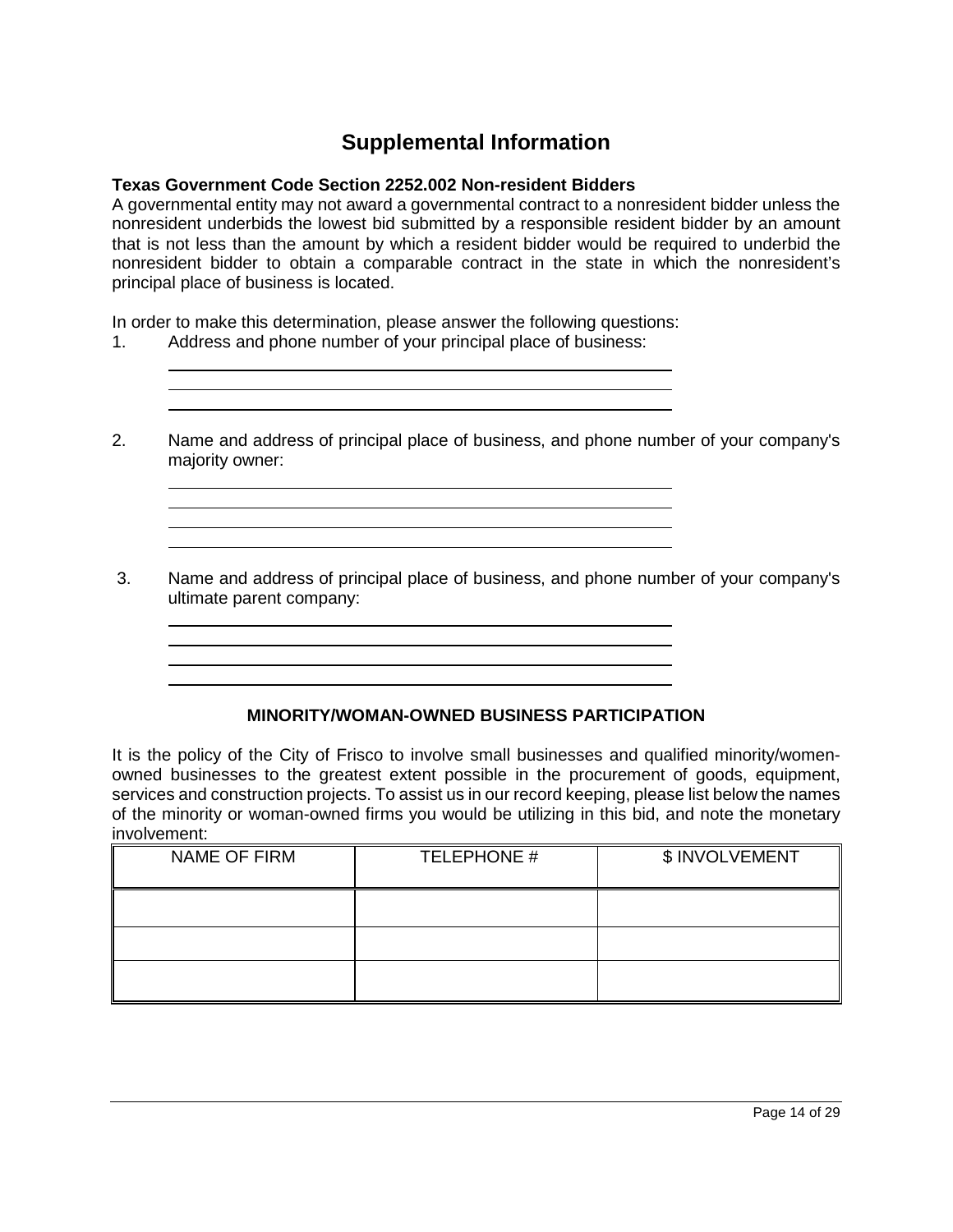## **SUPPLEMENTAL INFORMATION**

Please provide the following information for contract development.

Is your firm?

| 1. Sole Proprietorship ______YES _______NO<br>2. Partnership _______YES ______NO<br>3. Corporation ________YES ______NO        |  |  |  |  |  |
|--------------------------------------------------------------------------------------------------------------------------------|--|--|--|--|--|
| If company is a sole proprietorship, list the owner's full legal name:                                                         |  |  |  |  |  |
| If company is a partnership, list the partner's full legal name(s):                                                            |  |  |  |  |  |
| and the control of the control of the control of the control of the control of the control of the control of the               |  |  |  |  |  |
| If company is a corporation, list the full legal name as listed on the corporate charter:                                      |  |  |  |  |  |
| Is this firm a minority, or woman-owned business enterprise?                                                                   |  |  |  |  |  |
|                                                                                                                                |  |  |  |  |  |
| Has this firm been certified as a minority/woman-owned business enterprise by any<br>governmental agency? ______ NO ______ YES |  |  |  |  |  |
|                                                                                                                                |  |  |  |  |  |
| Date of certification: <u>________________________</u>                                                                         |  |  |  |  |  |
| Authorized Signatory (Officer or representative vested with the powers to commit the<br>organization to a binding agreement):  |  |  |  |  |  |
|                                                                                                                                |  |  |  |  |  |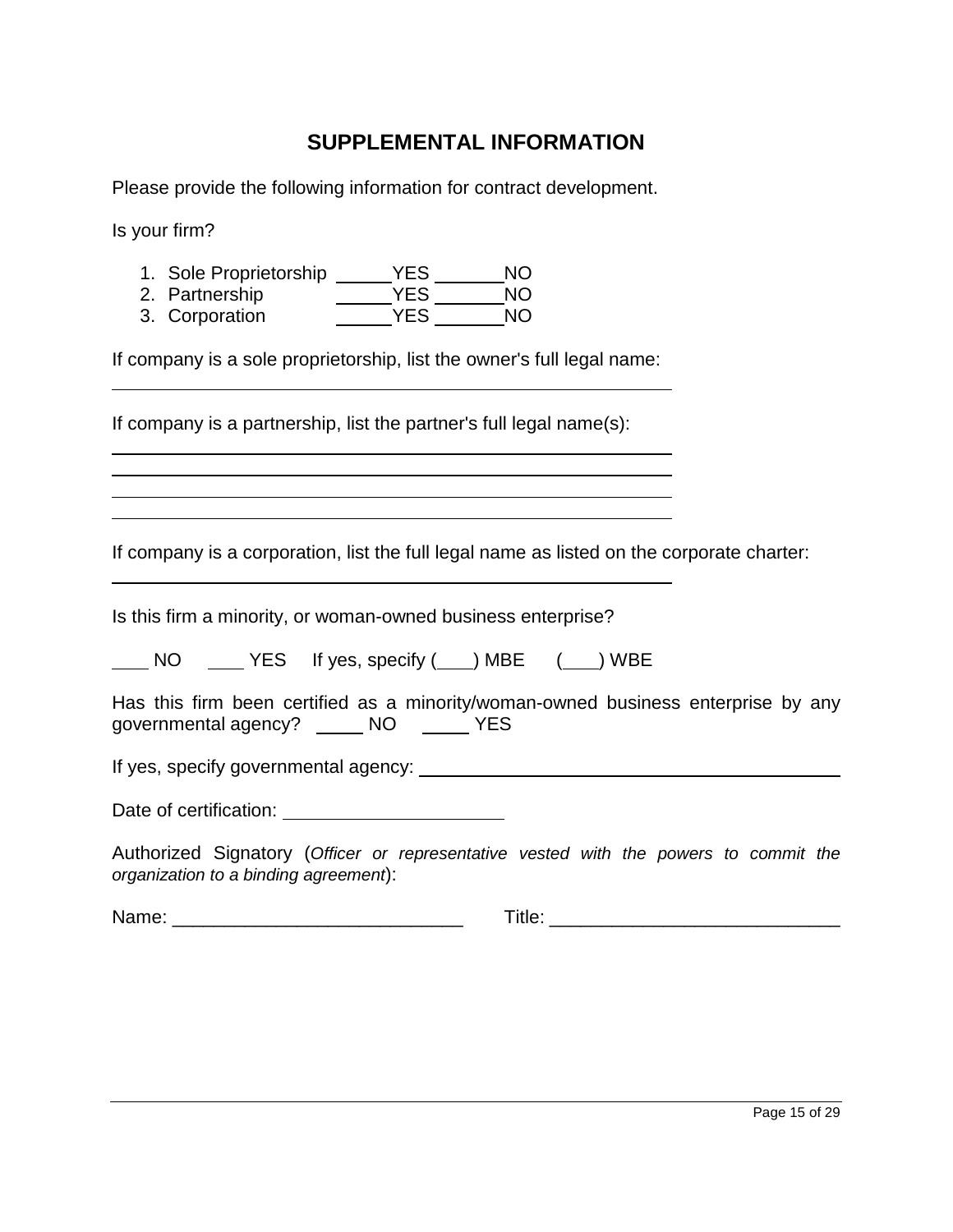## **AFFIDAVIT OF NO PROHIBITED INTEREST**

THE STATE OF \_\_\_\_\_\_\_\_\_\_\_\_\_ §

THE COUNTY OF  $\S$ 

I, \_\_\_\_\_\_\_\_\_\_\_\_\_\_\_\_\_\_\_\_, a member of the Contractor team, make this affidavit and hereby under oath state the following:

I, and/or a person or persons related to me, have the following interest in a business entity that would be affected by the work or decision on the Project (Check all that apply):

| Ownership of ten percent (10%) or more of the voting shares of the business<br>entity.<br>Ownership of Twenty Five Thousand and 00/100 Dollars (\$25,000) or<br>more of the fair market value of the business entity.                                                                                                                                 |
|-------------------------------------------------------------------------------------------------------------------------------------------------------------------------------------------------------------------------------------------------------------------------------------------------------------------------------------------------------|
| Funds received from the business entity exceed ten percent (10%) of my<br>income for the previous year.                                                                                                                                                                                                                                               |
| Real property is involved, and I have an equitable or legal ownership with<br>a fair market value of at least Twenty Five Thousand and 00/100 Dollars<br>(\$25,000).<br>A relative of mine has a substantial interest in the business entity or<br>property that would be affected by my business decision of the public body<br>which I am a member. |
| Other:<br>None of the Above.                                                                                                                                                                                                                                                                                                                          |

Upon filing this affidavit with the City of Frisco, Texas, I further affirm that no relative of mine, in the first degree by consanguinity or affinity, as defined in Chapter 573, TEX. GOV'T CODE, as amended, is a member of a public body which took action on the agreement.

Signed this \_\_ day of \_\_\_\_\_\_\_\_\_\_\_\_\_\_, 2019.

 $\mathcal{L}=\{1,2,3,4,5\}$ Signature of Official/Title

BEFORE ME, the undersigned authority, this day personally appeared

 $\Box$ , and on oath stated that the facts hereinabove stated are true to the best of his/her knowledge or belief.

Sworn to and subscribed before me on this \_\_\_\_\_\_ day of \_\_\_\_\_\_\_\_\_\_\_\_, 2019.

 $\mathcal{L}_\text{max}$  and  $\mathcal{L}_\text{max}$  and  $\mathcal{L}_\text{max}$  and  $\mathcal{L}_\text{max}$ Notary Public in and for the State of **example 20** My commission expires: **EXAMPLE**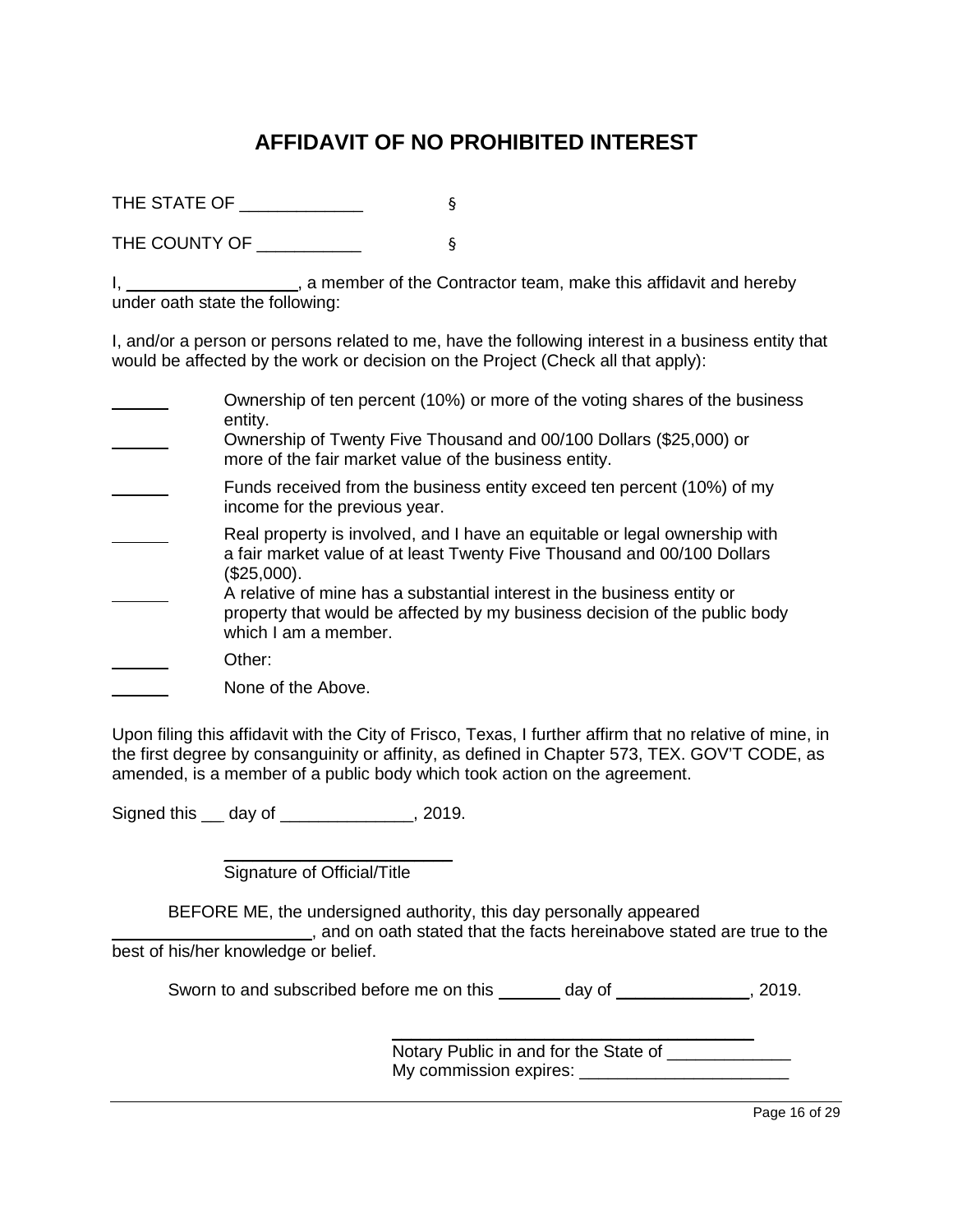# **CONFLICT OF INTEREST QUESTIONNAIRE**

| <b>CONFLICT OF INTEREST QUESTIONNAIRE</b><br>For vendor doing business with local governmental entity                                                                                                                                                                                                                                                                                                                                                                                                                                                                                                                                                                                                                                                                                                                                                                                   | <b>FORM CIQ</b>        |  |  |  |
|-----------------------------------------------------------------------------------------------------------------------------------------------------------------------------------------------------------------------------------------------------------------------------------------------------------------------------------------------------------------------------------------------------------------------------------------------------------------------------------------------------------------------------------------------------------------------------------------------------------------------------------------------------------------------------------------------------------------------------------------------------------------------------------------------------------------------------------------------------------------------------------------|------------------------|--|--|--|
| This questionnaire reflects changes made to the law by H.B. 23, 84th Leg., Regular Session.                                                                                                                                                                                                                                                                                                                                                                                                                                                                                                                                                                                                                                                                                                                                                                                             | <b>OFFICE USE ONLY</b> |  |  |  |
| This questionnaire is being filed in accordance with Chapter 176, Local Government Code, by a vendor who<br>has a business relationship as defined by Section 176.001(1-a) with a local governmental entity and the<br>vendor meets requirements under Section 176.006(a).                                                                                                                                                                                                                                                                                                                                                                                                                                                                                                                                                                                                              | Date Received          |  |  |  |
| By law this questionnaire must be filed with the records administrator of the local governmental entity not later<br>than the 7th business day after the date the vendor becomes aware of facts that require the statement to be<br>filed. See Section 176.006(a-1), Local Government Code.                                                                                                                                                                                                                                                                                                                                                                                                                                                                                                                                                                                             |                        |  |  |  |
| A vendor commits an offense if the vendor knowingly violates Section 176.006, Local Government Code. An<br>offense under this section is a misdemeanor.                                                                                                                                                                                                                                                                                                                                                                                                                                                                                                                                                                                                                                                                                                                                 |                        |  |  |  |
| Name of vendor who has a business relationship with local governmental entity.                                                                                                                                                                                                                                                                                                                                                                                                                                                                                                                                                                                                                                                                                                                                                                                                          |                        |  |  |  |
|                                                                                                                                                                                                                                                                                                                                                                                                                                                                                                                                                                                                                                                                                                                                                                                                                                                                                         |                        |  |  |  |
| 2<br>Check this box if you are filing an update to a previously filed questionnaire. (The law requires that you file an updated<br>completed questionnaire with the appropriate filing authority not later than the 7th business day after the date on which<br>you became aware that the originally filed questionnaire was incomplete or inaccurate.)                                                                                                                                                                                                                                                                                                                                                                                                                                                                                                                                 |                        |  |  |  |
| 3<br>Name of local government officer about whom the information is being disclosed.                                                                                                                                                                                                                                                                                                                                                                                                                                                                                                                                                                                                                                                                                                                                                                                                    |                        |  |  |  |
| Name of Officer                                                                                                                                                                                                                                                                                                                                                                                                                                                                                                                                                                                                                                                                                                                                                                                                                                                                         |                        |  |  |  |
| Describe each employment or other business relationship with the local government officer, or a family member of the<br>officer, as described by Section 176.003(a)(2)(A). Also describe any family relationship with the local government officer.<br>Complete subparts A and B for each employment or business relationship described. Attach additional pages to this Form<br>CIQ as necessary.<br>A. Is the local government officer or a family member of the officer receiving or likely to receive taxable income,<br>other than investment income, from the vendor?<br>No<br>Yes<br>B. Is the vendor receiving or likely to receive taxable income, other than investment income, from or at the direction<br>of the local government officer or a family member of the officer AND the taxable income is not received from the<br>local governmental entity?<br>No<br>Yes<br>5 |                        |  |  |  |
| Describe each employment or business relationship that the vendor named in Section 1 maintains with a corporation or<br>other business entity with respect to which the local government officer serves as an officer or director, or holds an<br>ownership interest of one percent or more.                                                                                                                                                                                                                                                                                                                                                                                                                                                                                                                                                                                            |                        |  |  |  |
| 6<br>Check this box if the vendor has given the local government officer or a family member of the officer one or more gifts<br>as described in Section 176.003(a)(2)(B), excluding gifts described in Section 176.003(a-1).<br>7                                                                                                                                                                                                                                                                                                                                                                                                                                                                                                                                                                                                                                                       |                        |  |  |  |
| Signature of vendor doing business with the governmental entity                                                                                                                                                                                                                                                                                                                                                                                                                                                                                                                                                                                                                                                                                                                                                                                                                         | Date                   |  |  |  |
| Form provided by Texas Ethics Commission<br>www.ethics.state.tx.us                                                                                                                                                                                                                                                                                                                                                                                                                                                                                                                                                                                                                                                                                                                                                                                                                      | Revised 11/30/2015     |  |  |  |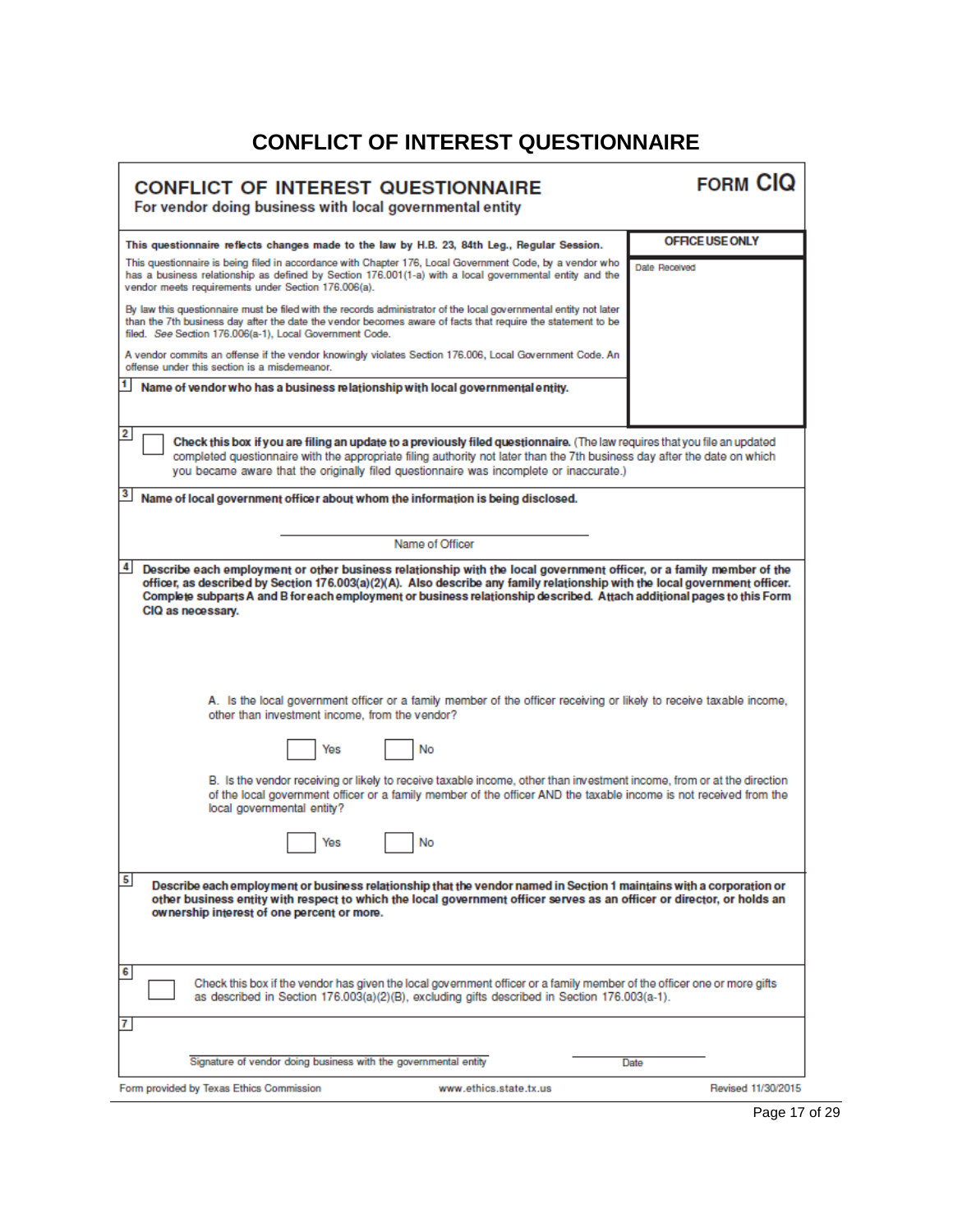## **Contract Risk Assessment Questionnaire Required Submittals**

- 1. Has your business/company/organization filed for bankruptcy within the last five (5) vears? Yes  $\square$  No $\square$  If so, please enclose details. If so, please enclose details.
- 2. Has your business/company/organization ever had a contract for the general type of services/product sought by the City terminated for non-compliance or inadequate performance? Yes  $\Box$  No $\Box$  If yes, please enclose details.
- 3. Has your business/company/organization ever defaulted on a contract for the general type of services/product being sought by the City? Yes  $\square$  No $\square$ If yes, please enclose details.
- 4. In the last five (5) years has there been or is there now pending any litigation, arbitration, governmental proceeding or regulatory proceeding involving claims in excess of \$100,000 with respect to the performance of any services or the provision of any product by your business/company/organization? Yes  $\Box$  No $\Box$  If yes, please enclose details.
- 5. Has your business/company/organization fulfilled all of its obligations relating to the payment of City taxes, fees, or other obligations if applicable? Yes  $\square$  No $\square$ If no, please enclose details.
- 6. In the last five (5) years, has your business/company/organization, been or currently involved in any action, audit or investigation brought by any federal government agency or authority or by any state or local governmental agency? Yes  $\Box$  No $\Box$ If yes, please enclose details.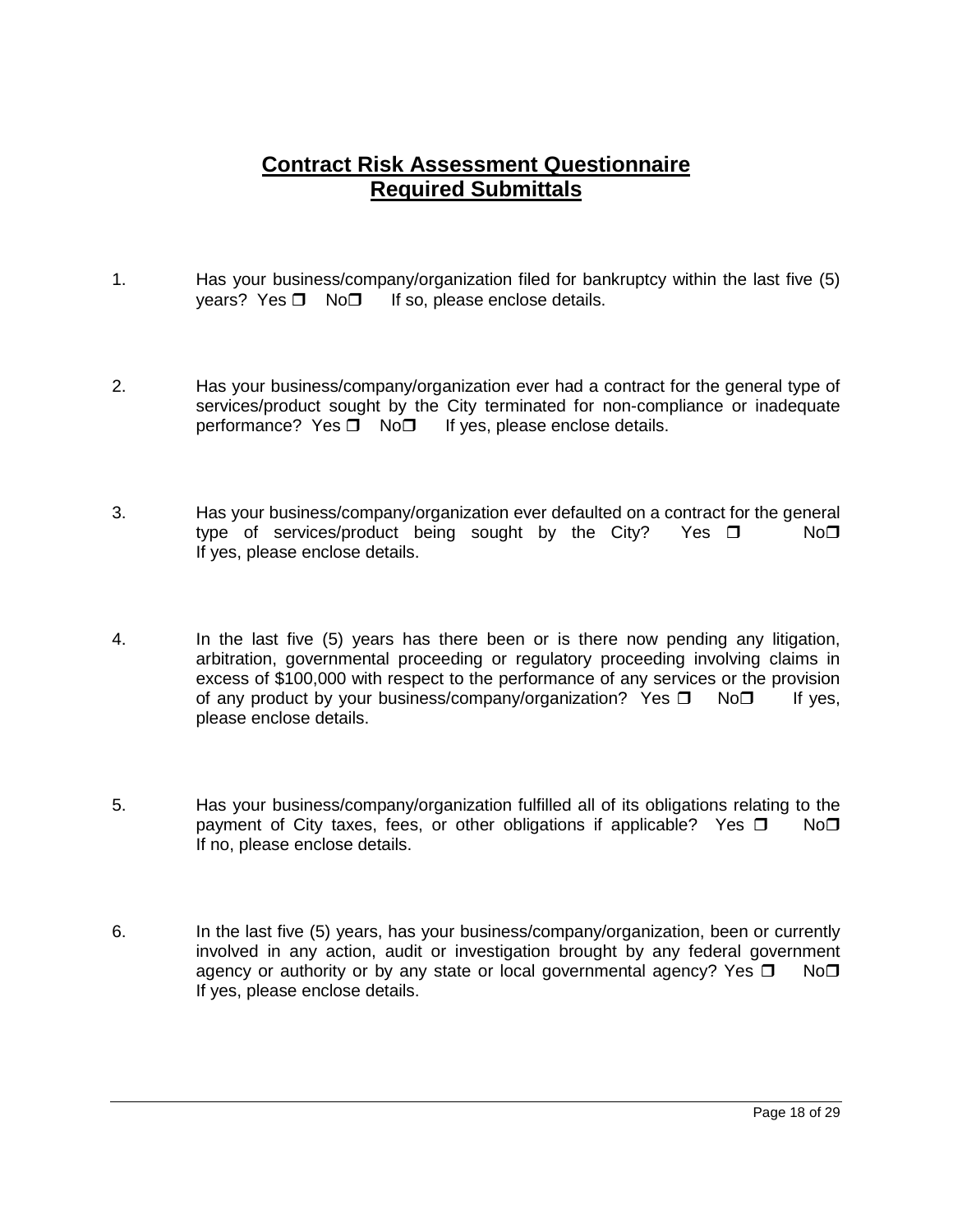- 7. In the last five (5) years, has your business/company/organization been debarred or suspended for any reason by any federal, state or local government or has refrained from bidding on a project due to an agreement with such governmental agency?  $Yes \n $\Box$  No \n $\Box$  If yes, please attach a full explanation.$
- 8. In the past five (5) years, has your business/company/organization had its surety called upon to complete any contract, whether government or private sector?  $Yes \Box No \Box$  If yes, please enclose details.
- 9. In the past five (5) years, has your business/company/organization had a revocation, suspension or disbarment of any business or professional permit and/or license? Yes  $\Box$  No $\Box$  If yes, please enclose details.
- 10. Has your firm or any of its owners, officers or partners ever been convicted of a federal or state crime of fraud, theft, or any other act of dishonesty? Yes  $\Box$  No $\Box$  if "yes," identify on a separate signed page the person or persons convicted, the court (the City if a state court, the district or location of the federal court), the year and the criminal conduct.
- 11. In accordance with Chapter 2270 of the Texas Government Code, do you certify that your business/company/organization (a) does not boycott Israel; and (b) will not boycott Israel during the term of any contract with City? Yes  $\Box$  No $\Box$

#### **Signature**

A. THE UNDERSIGNED HEREBY CERTIFIES THAT THE RESPONSES PROVIDED ARE CORRECT AND TRUTHFUL TO THE BEST OF MY KNOWLEDGE AND FOR THOSE RESPONSES GIVEN WHICH ARE BASED ON INFORMATION AND BELIEF, THOSE RESPONSES ARE TRUE AND CORRECT BASED ON MY PRESENT BELIEF AND INFORMATION.

| <b>B.</b> Dated this | dav of | of the vear |
|----------------------|--------|-------------|
|----------------------|--------|-------------|

Name of organization: \_\_\_\_\_\_\_\_\_\_\_\_\_\_\_\_\_\_\_\_\_\_\_\_\_\_\_\_\_\_\_\_\_\_\_\_\_\_\_\_\_\_\_\_\_

Signature: \_\_\_\_\_\_\_\_\_\_\_\_\_\_\_\_\_\_\_\_\_\_\_\_\_\_\_\_\_\_\_\_\_\_\_\_\_\_\_\_\_\_\_\_\_\_\_\_\_\_\_\_\_\_\_

Printed name and title: **Example 2018** 

Page 19 of 29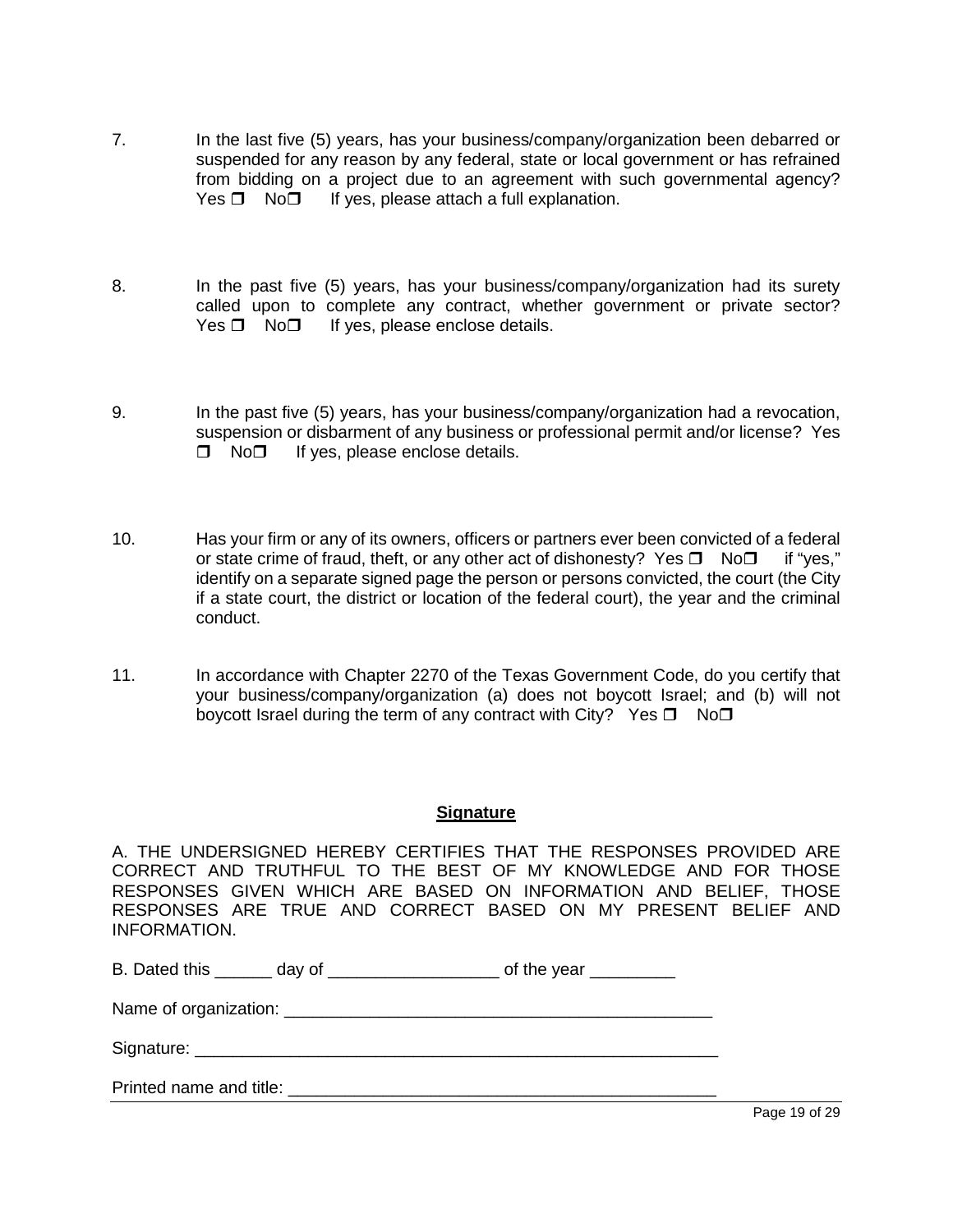#### **BIDDER REMINDER LIST: REQUESTED PRICING INCLUDED? CD/FLASH DRIVE AND ORIGINAL HARD COPY INCLUDED? SUBMITTED ON BONFIRE (OPTIONAL) ALL BLANKS COMPLETED ON THIS FORM? COMPLETED COMPANY PROFILE/REFERENCES? COMPLETED SIGNATURE?**

#### **Schedule of Events**

| <b>Public Notification/Advertisement</b> | May 24, 2019  |            |
|------------------------------------------|---------------|------------|
|                                          | May 31, 2019  |            |
| Deadline for Submitting Questions        | June 6, 2019  | 4:00PM CST |
| <b>Bids Due</b>                          | June 20, 2019 | 2:00PM CST |

Questions concerning this bid are due in writing via e-mail to [purchasing@friscotexas.gov](mailto:purchasing@friscotexas.gov) before the deadline for submitting questions stated above.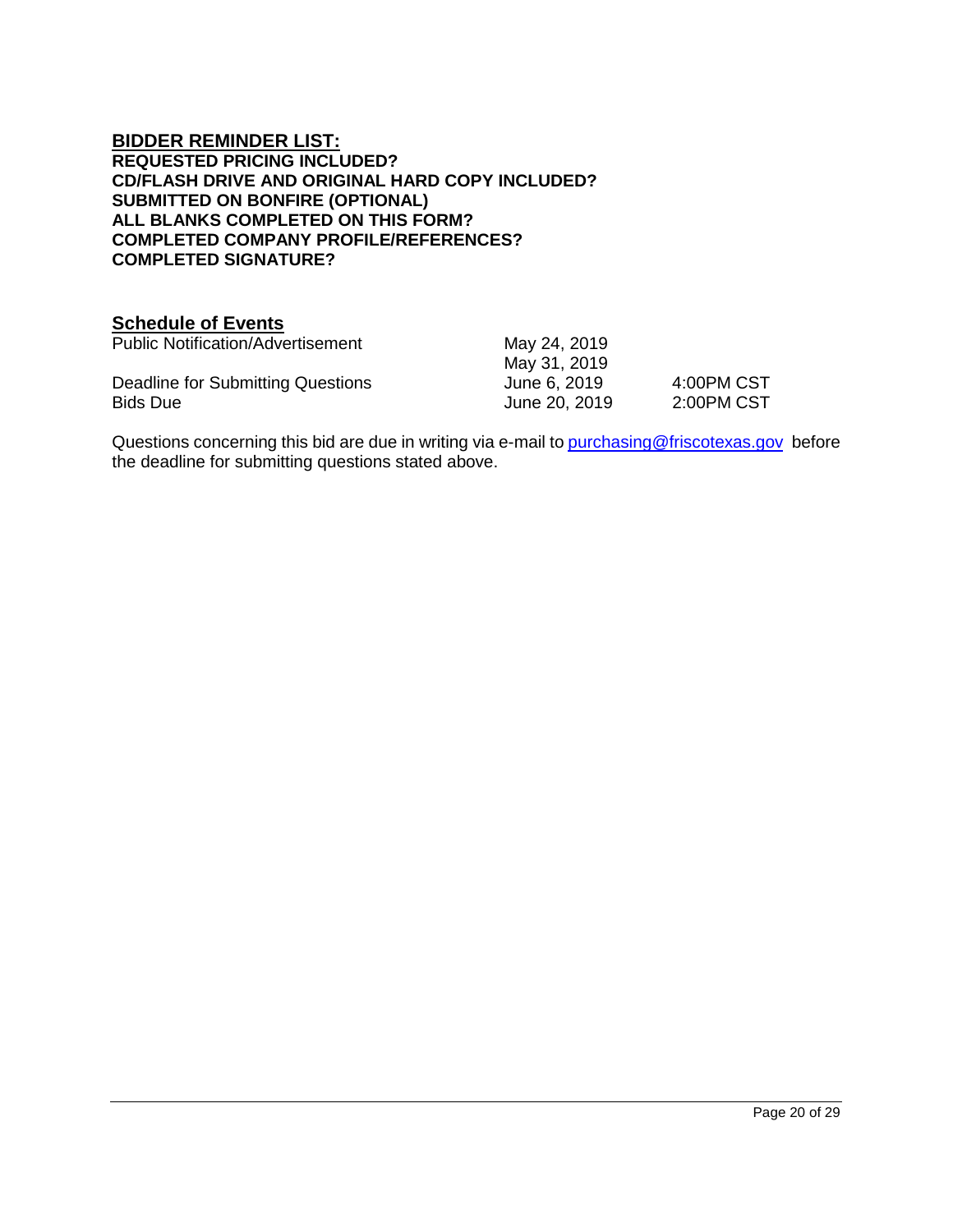#### **Best Value Bid 1905-082 FIRE DEPARTMENT UNIFORMS**

The City of Frisco is requesting bids for Fire Department Uniforms, to include fitting and tailoring services. This is a cooperative best value bid on behalf of the Cities of Wylie, Desoto, Ennis with Frisco as the lead agency. Successful bidder agrees to extend prices to all entities that have entered into or will enter into joint purchasing Interlocal Cooperation Agreements with the City of Frisco. Prices must remain firm for the first year of this agreement. The agreement is good for one (1) year with four (4) optional one (1) year renewals at the mutual agreement of the City of Frisco and the successful vendor.

Bidders are not required to bid all items contained in this bid but are encouraged to bid all in a similar grouping. The City reserves the right to award by line item or as a group. Prices quoted should include all charges for freight, F.O.B destination delivery. A secondary award may be made under this agreement. The secondary vendor is only to be used in an event that the primary contract is unable to comply with the agreement terms and conditions.

#### **OBJECTIVES**

- 1. Centralize uniform purchasing in one location.
- 2. Ensure that uniforms are fitted properly so that they maintain a professional appearance without restricting movement.
- 3. Provide firefighters increased autonomy and ease of access to spend their clothing allowance.
- 4. Facilitate electronic ordering while maintaining contract pricing.
- 5. Establish employee accounts to manage and monitor the clothing allowance.

#### **METHOD OF AWARD**

The City of Frisco is soliciting bids on behalf of the agencies listed above. This is a best value bid, and the City will evaluate the following criteria and weights, as well as any other factors deemed relevant by the City. The City reserves the right to request additional information, presentations or demonstrations from some or all vendors, as necessary:

- 1. Price/Cost **40%**
- 2. Services Provided and Staffing **30%**

-Proposed services requested under this bid, and additional services offered, as well as availability of trained staff to assist with fitting and alterations. (Includes online ordering capabilities, location in DFW)

3. References/Past Performance of the Vendor **20%**

4. Added Value **10%**

- Include online presence or enhancements that will be provided to the City which are not priced in this proposal.

#### **PRODUCT QUALITY**

Only first quality fabrics and other uniform components are to be used in the manufacture of all items in this Request for Bid. No "Seconds," or "Irregulars" "job lots" will be tolerated. All loose threads shall be removed prior to delivery. Garments should be manufactured to ISO 9001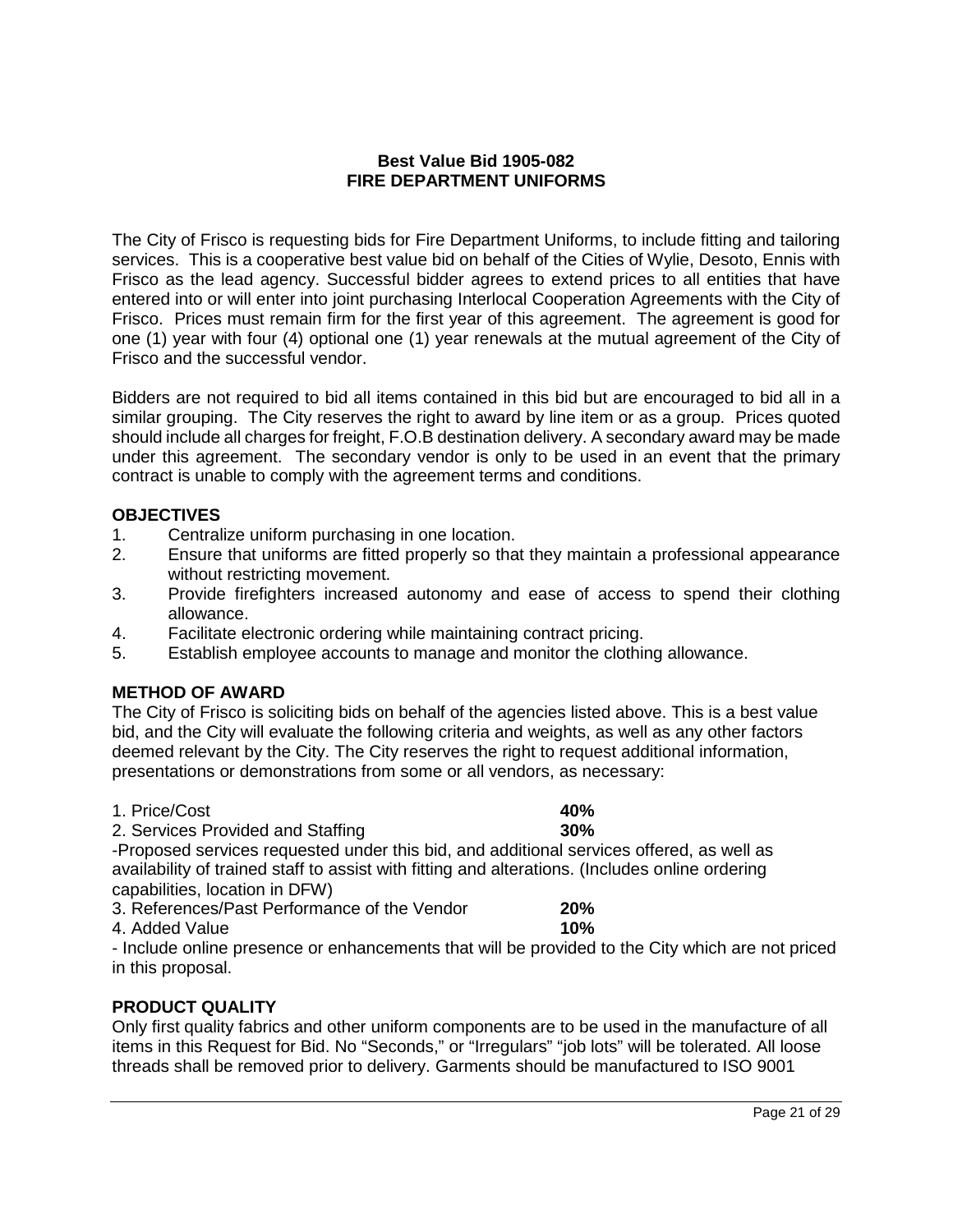Standards. Items not meeting these requirements shall be replaced at no cost to the customer upon notice of deficiency.

The successful bidder must guarantee their product against any defect in workmanship or materials. Failure to comply shall result in return of merchandise within thirty (30) days at the expense of the bidder for prompt replacement with merchandise that meets the specifications of this bid.

Bidders may be required to submit letters from manufacturer (on the manufacturer's letterhead) stating bidder is in good standing and is a distributor of their product. Brand name items listed are required, and no substitutes from the brand names listed will be accepted, unless approved via addendum by the City. To request consideration of an alternate product, the request should be made in writing to the Frisco Purchasing Division prior to the question deadline for this bid. Samples for City comparison may be required for each alternate product requested. The City may accept or reject approved equivalents at its sole discretion. If any substitute items are approved, a revised bid form will be provided after the question deadline.

#### **MINIMUM ORDER**

There are no minimum order requirements associated with this contract. Items will be ordered on a as needed basis.

#### **ORDERING PROCEDURES**

The successful bidder should understand that any request for purchase of items specified in this bid shall be accompanied by a valid Purchase Order prior to processing the request. All orders for uniforms shall be placed on an "as needed" basis, without regard to any specified quantity or order date. The successful bidder will not accept orders from, release orders to, sell any uniforms items, and/or accessory, to any person without official authorization. The successful vendor should work with each agency represented in this bid to comply with each agency's ordering procedures and requirements.

#### **ONLINE ORDERING**

In considering award of this bid, preference will be given to vendors that have online ordering capabilities/online store. If you have online ordering capabilities, please provide information with your bid regarding specifics of online ordering with your company. Uniforms are rank- and discipline-specific, and the successful vendor may be provided (by individual agencies under this cooperative agreement) with a list of the various ranks and disciplines with the items that are approved for each, as well as a list of firefighters with their rank and discipline. In addition to ensuring that the correct items are made available to each firefighter, the contractor will be responsible for managing each firefighter's clothing allowance (allowances and associated rules surrounding allowances will be provided by each agency). Each time the clothing allowance is used, the contractor will bill the City for the expenditure, including the name of the firefighter and the items purchased on the invoice. Any expenditure that exceeds the clothing allowance is the responsibility of the firefighter and subject to taxation.

Goods purchased at a physical location, regardless of method of payment, may be given to the firefighter. Goods that are ordered online and are paid for, in whole or in part, using the clothing allowance must be delivered to the agency specified location. They must be packaged and labeled to indicate which firefighter they are for. The items being purchased are part of a uniform, and as such must be provided as specified unless otherwise noted. After award,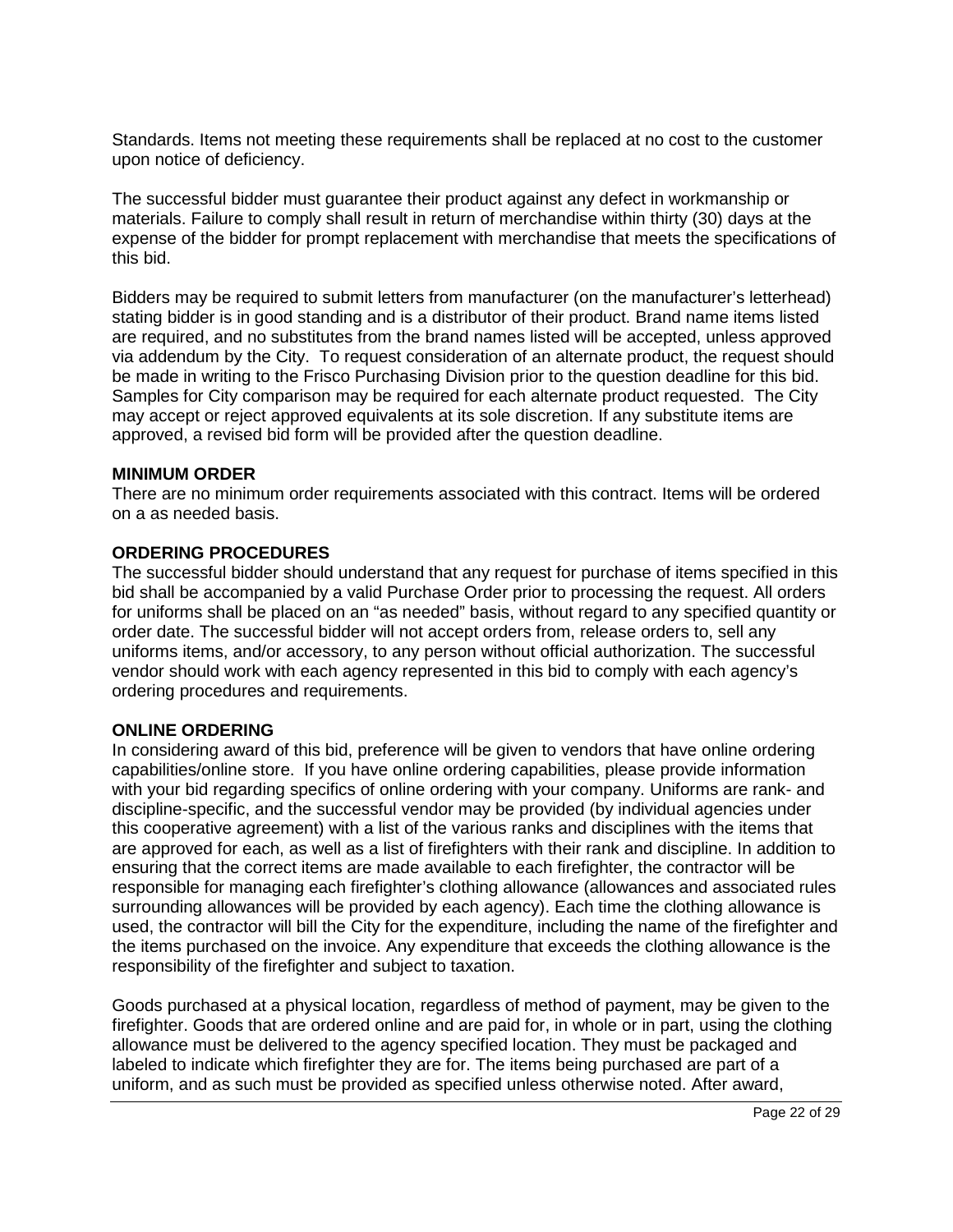substitutions will not be considered or accepted unless an item is discontinued. If an item is discontinued, the City of Frisco Purchasing Division should be notified as soon as the vendor becomes aware of it. A substitution will be determined by the City and will be implemented for all firefighters.

#### **DELIVERY SCHEDULE**

Initial Order: All items shall be delivered within 60 days for complete shipments; partial shipments, as soon as possible. A packing list shall accompany each order, and at a minimum should contain the customer purchase order number, date, name and address of the vendor, and detailed description and quantity of items shipped.

All items shall be delivered within 14 calendar days for in-stock inventory items and 60 calendar days for special made-to-order and non-stock items after receipt of initial order request by the requesting department/division. This delivery time schedule shall include any alteration required (if any) by the ordering department/division and/or officer.

All shipments shall be made direct to each ordering department/division, or as indicated on Purchase Order.

Shipping charges must be included in the pricing provided. Other than rush delivery, no shipping charges will be paid with orders under this bid. All deliveries must be packaged individually and must clearly identify the customer/employee name, quantity and sizes enclosed, and Purchase Order number.

#### **INVOICING**

The proper invoice(s) shall accompany all items purchased by the City, whether picked up or delivered. All invoices shall include the following information:

- 1. Agency Purchase Order number (if applicable)
- 2. Quantity shipped
- 3. Requesting department/division name
- 4. First and last name and employee number of person to receive uniform
- 5. Quantity ordered
- 6. Quantity shipped/backordered
- 7. Date ordered and date delivered
- 8. Description and product number for each line item, as shown in the bid
- 9. Unit price
- 10. Extended dollar amount

#### **PRODUCT LINE CHANGES**

In the event a product and/or model is discontinued by the manufacturer, the City of Frisco, at its sole discretion may allow the successful bidder to provide a substitute for the discontinued item. The successful bidder shall request permission to substitute a new product and provide the following:

1. Documentation from the manufacturer that the product or model has been discontinued;

2. Documentation that names the replacement product or model;

3. Documentation that provides clear and convincing evidence that the replacement meets or exceeds all specifications required by the original request for bid;

4. Documentation that provides clear and convincing evidence that the replacement will be compatible with all the functions or uses of the discontinued product or model; and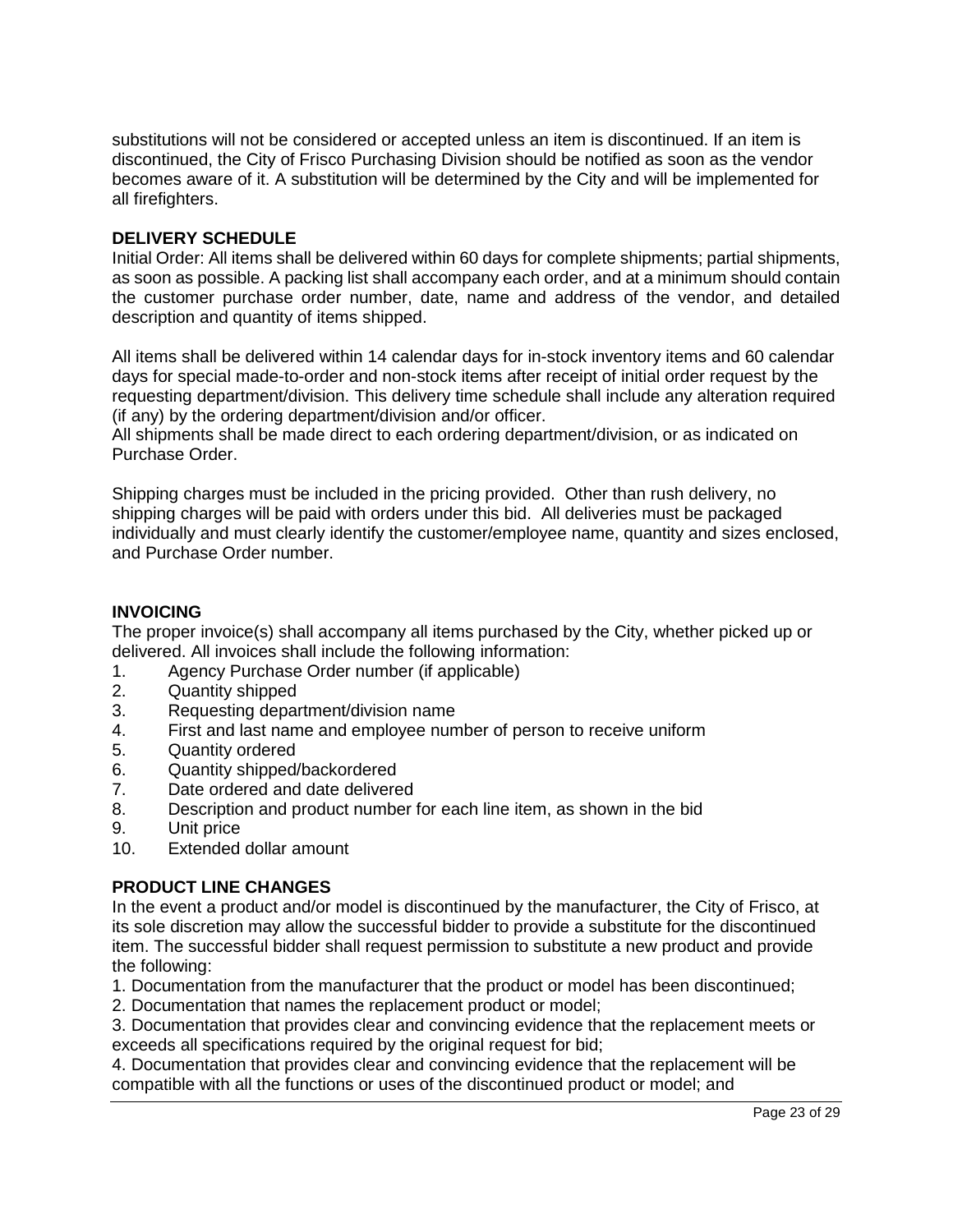5. Documentation confirming that the price for the replacement is the same as or less than the discontinued product or model.

#### **RETURNS:**

Each ordering agency may return non-conforming or defective products to the successful bidder at no charge to the department/division. Immediate pick up and replacement is expected, if required by the department/division. No restocking charging is authorized for items returned to successful bidder under non-conforming or defective product conditions. If the non-conforming or defective product is not picked up within fifteen (15) calendar days after notification by the agency, the item(s) will become the property of that agency, at no cost. If returns need to be made via UPS or Fedex, the vendor should issue RMA's and call tags to the appropriate agency.

#### **MEASUREMENTS**

The cost for measurements must be included in the price quoted for each item. The successful bidder will set up a time and location to take measurements with each agency. It is expected that the successful bidder will travel to the requesting department/division to accomplish this requirement, as well as at their local distribution facility if available. The successful bidder shall maintain a current log of measurements for future orders.

The successful vendor will be required to assist the firefighters with measurement and fitting prior to the first purchase. Vendor shall provide all apparel in all sizes to the Fire Departments participating in this contract and have personnel on hand to measure and advise the firefighters.

#### **TAILORING**

The successful bidder must have, in their employment, a minimum of one (1) full-time tailor and one (1) full-time seamstress (for female customers), on duty that can visit each department/division to measure a customer for alterations on his/her uniform.

#### **INVENTORY REQUIREMENTS**

The successful bidder is expected to maintain a level of sufficient inventory adequate to satisfactorily service the agencies included in this bid's account at the distribution facility within forty-five (45) calendar days after notification of award.

#### **MANDATORY USAGE REPORT**

The successful bidder must furnish a report at the end of each quarter (every three [3] months) detailing the purchasing of items on this contract. Reports must be filed within thirty (30) calendar days after the end of each reporting period. Failure to provide the report with the minimum required information might also negate any contract extension or renewal clauses. The report shall disclose the quantity and dollar value of each contract item for each agency by individual department/division. Additional reports should be generated as needed, giving agencies an accurate spending record by department/division, by location, by shift, by employee, etc. These reports may be required on an as needed basis. Requested reports of this nature should be provided within 3 business days of the request.

#### **PRICE INCREASES**

**Prices must remain firm for the first twelve (12) month contract period. Thereafter, price increase requests should only be made at the time of annual renewals. The vendor must request a price increase in writing to the City of Frisco Purchasing division, at least 60**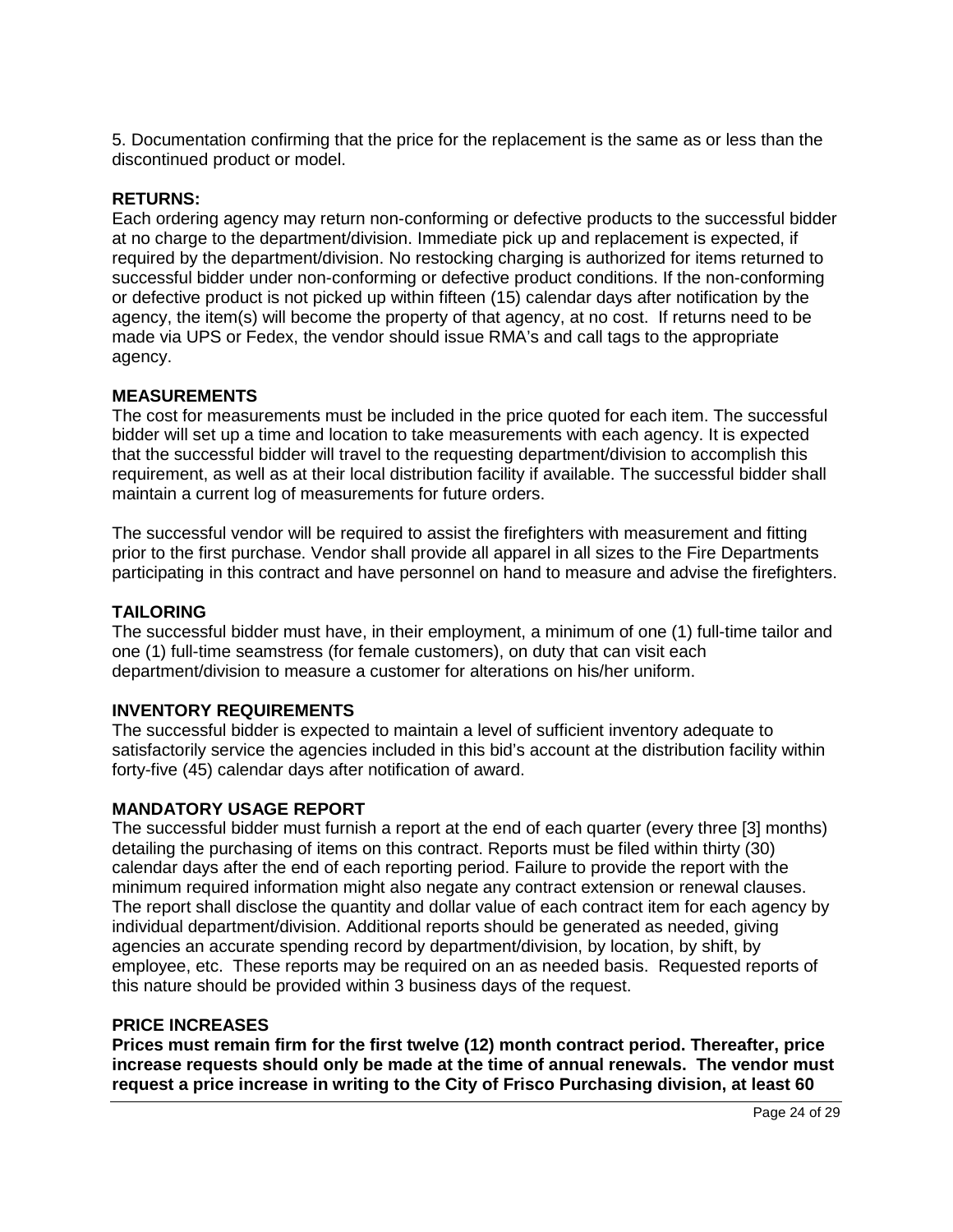**days prior to the renewal date. Price increases may only be considered after the vendor has submitted a relevant consumer price index for their industry. Submission of dated manufacturer's increased price sheet or catalog, or additional documentation regarding the price increase must be provided to the City.** The City will decide to accept or reject the increase at their sole discretion. If a price increase request is rejected, the City may award those items to the secondary vendor.

#### **SAMPLES**

Samples may be requested, at no charge to the agency, for evaluation purposes. Failure to provide samples will be justification for bid rejection. Samples will be returned to the vendor.

### **SUBMITTAL REQUIREMENTS**

#### **EXECUTIVE SUMMARY**

In the executive summary, please provide:

- A table of contents of the entire proposal.
- A concise, narrative overview of the program being offered, including a highlight of any key features. Summary material presented here shall not be considered to meet the requirements for any other sections of the proposal.
- Company Profile
- Provide a brief overview and history of your company. Discuss your company's structure, number of years in business, and type of services offered, and how long they have been offered. Discuss your experience with implementing this type of program with other governments or clients.
- Key Personnel-Identify and provide resumes of key personnel who will who will be assigned to work with the City.

#### **REFERENCES**

Provide references on attached Exhibit B.

#### **PROPOSED PROGRAM**

A. Initial Purchase Provide a work plan that describes how you will handle the initial purchase from fitting to fulfillment. A preliminary schedule should be provided that outlines the tasks to be performed and expected days to completion. This schedule will be used to judge whether the vendor understands the requirements of the project. For each phase of the work plan, provide a narrative description of the work to be performed. Discuss level of staffing to be assigned to each task. Where personnel will interact with City employees, include names and job titles. Staff experience should be described for people whose resumes are not included in Key Personnel.

B. Program for ongoing purchases. Provide a detailed description of the proposed program for ongoing purchases. Include information regarding the online ordering portal to be offered, the mechanism by which contract pricing will be displayed, and any other controls or features. Address account functionality including account types and item availability, controls to be implemented for the clothing allowance, and payments and invoicing. Discuss the physical location (provide any and all physical locations, with address) that is to be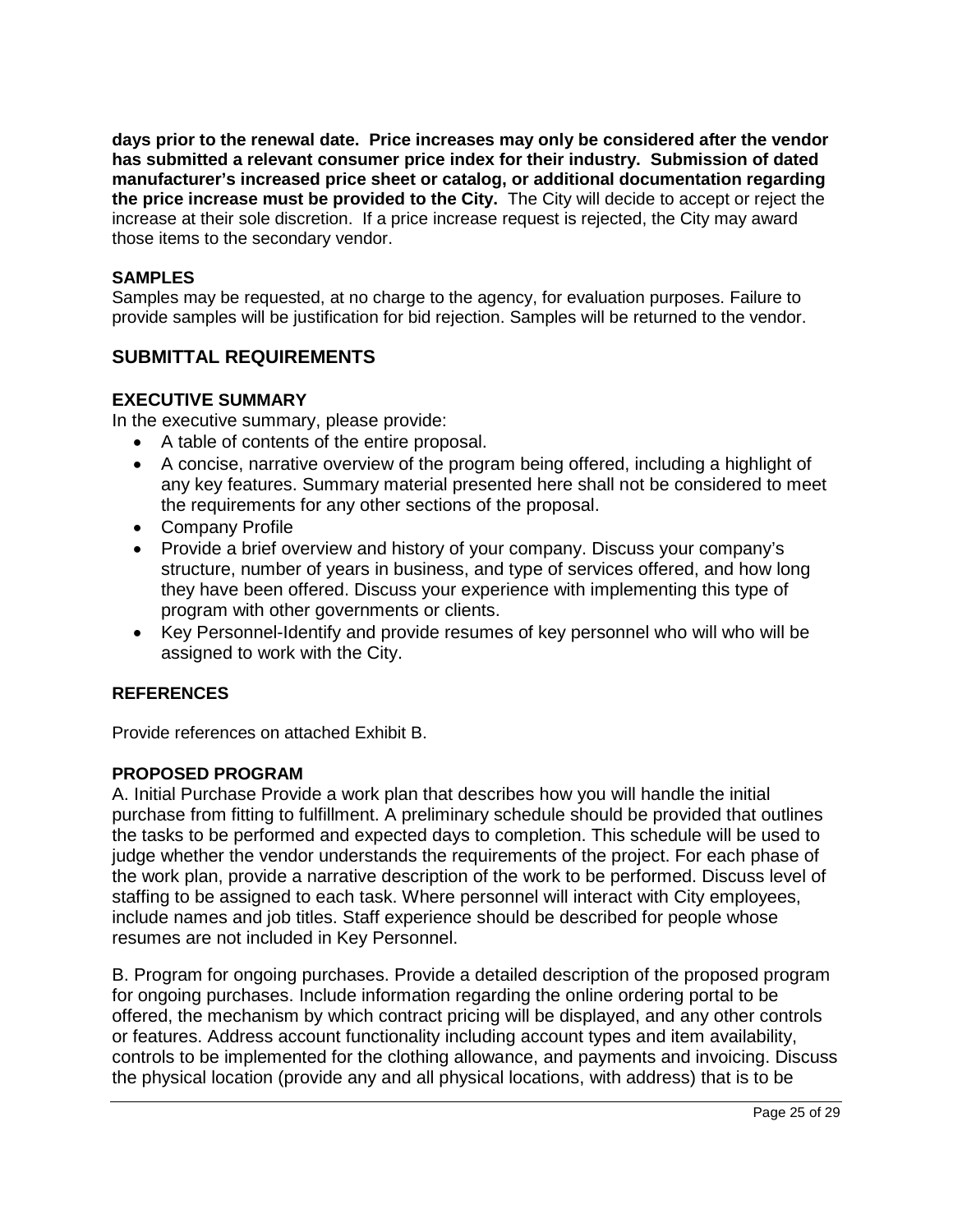utilized and the level of inventory that will be kept there, tailoring services offered, and how firefighter accounts will be maintained if purchases are made at the location using the clothing allowance. Provide a sample invoice for evaluation that demonstrates how information will be displayed.

C. Added value. Include any relevant services or enhancements that will be provided to the City which are not priced in this proposal.

#### **DELIVERY/SERVICE DESCRIPTION AND PRICING**

Please include a description of how delivery and service will be handled with this contract. Please address:

- Standard package delivery times and service providers.
- Do you make local deliveries in person?
- Will each account have a dedicated representative to contact?
- How often will the dedicated representative visit each agency?
- How will you handle measurements/fittings for uniforms?
- Please list your locations where agencies may pick up items in store.

#### **FINANCIAL STABILITY**

The vendor should submit their most recent financial statement with the bid, preferably audited financial statements. If a financial statement is not included, the bid may be deemed non-responsive.

#### **PRICING**

1. **Complete Pricing Exhibit A-**(Available at www.friscotexas.gov/bids) Pricing should extend to both Men's and Women's product with the same item # (ie: Blauer 8446 covers both 8446 and 8446W)

**2. For miscellaneous items not listed individually on exhibit A, the City is requesting blanket catalog pricing discounts. This percent discount shall extend to all items not listed individually in the bid Exhibit A.** 

**3. Please provide a fee schedule to include your pricing for tailoring services, embroidery services, silk screen services, etc.**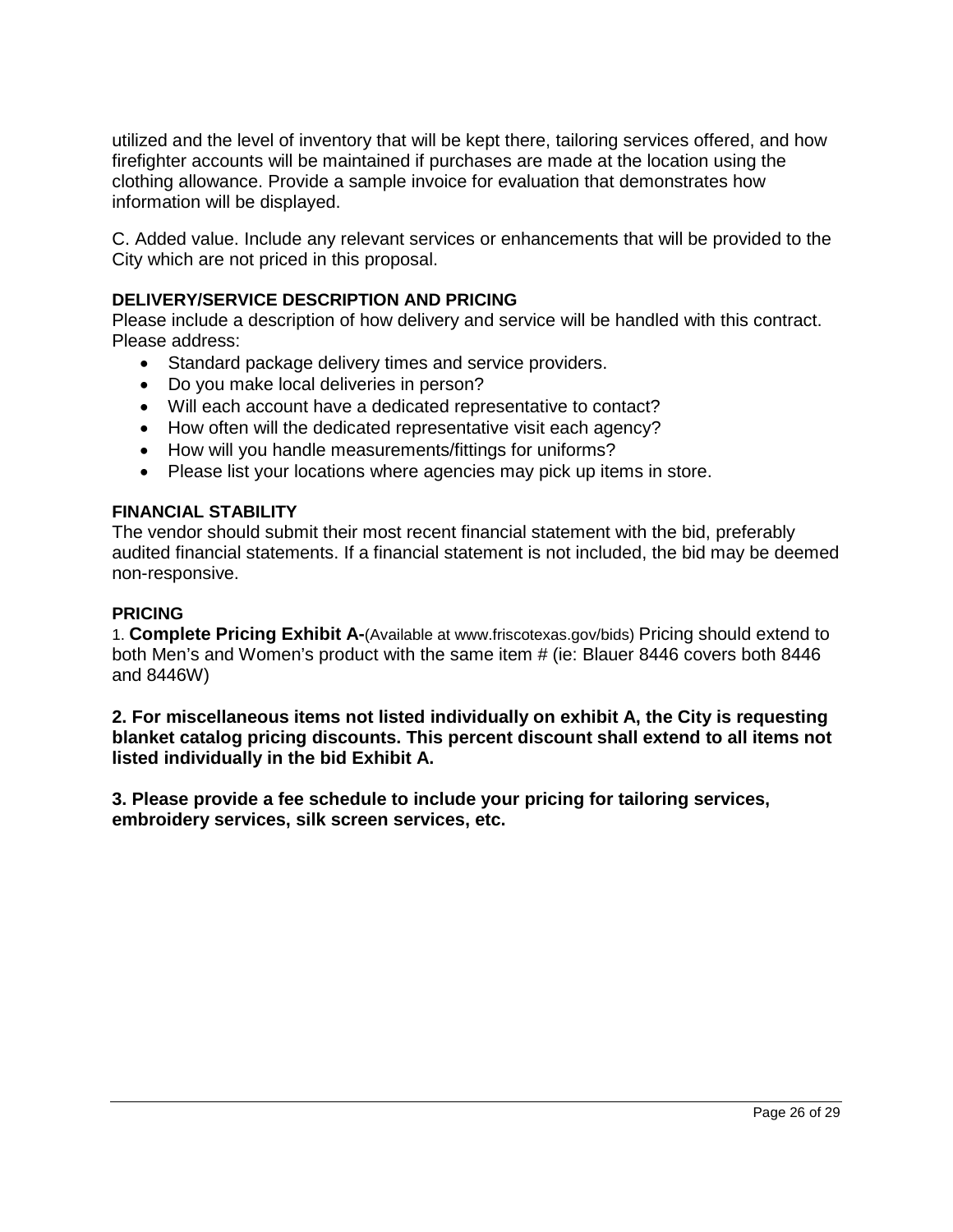

# **GENERAL INFORMATION** CITY OF FRISCO PURCHASING

### **BID FORM** BVB 1905-082 FIRE DEPARTMENT UNIFORMS

#### **PRICING**

1. **Complete Pricing Exhibit A-** (Available at www.friscotexas.gov/bids, or upon request) Pricing should extend to both Men's and Women's product with the same item # (i.e.: Blauer 8446 covers both 8446 and 8446W)

**2. For miscellaneous items not listed individually on Exhibit A, the City is requesting blanket catalog pricing discounts. This percent discount shall extend to all items not listed individually in the bid Exhibit A. The discount listing is located below exhibit A. This is intended to allow additional items to be added to the contract at this stated discount.**

\_\_\_\_\_\_\_\_\_\_\_\_\_\_\_\_\_\_\_\_\_\_\_\_\_\_\_\_\_\_\_\_\_\_\_\_\_\_\_\_\_\_\_\_\_\_\_\_\_\_\_\_\_\_\_\_\_\_\_\_\_\_\_\_\_\_\_\_\_\_\_\_\_\_\_\_\_\_\_\_\_\_\_\_ \_\_\_\_\_\_\_\_\_\_\_\_\_\_\_\_\_\_\_\_\_\_\_\_\_\_\_\_\_\_\_\_\_\_\_\_\_\_\_\_\_\_\_\_\_\_\_\_\_\_\_\_\_\_\_\_\_\_\_\_\_\_\_\_\_\_\_\_\_\_\_\_\_\_\_\_\_\_\_\_\_\_\_\_ \_\_\_\_\_\_\_\_\_\_\_\_\_\_\_\_\_\_\_\_\_\_\_\_\_\_\_\_\_\_\_\_\_\_\_\_\_\_\_\_\_\_\_\_\_\_\_\_\_\_\_\_\_\_\_\_\_\_\_\_\_\_\_\_\_\_\_\_\_\_\_\_\_\_\_\_\_\_\_\_\_\_\_\_ \_\_\_\_\_\_\_\_\_\_\_\_\_\_\_\_\_\_\_\_\_\_\_\_\_\_\_\_\_\_\_\_\_\_\_\_\_\_\_\_\_\_\_\_\_\_\_\_\_\_\_\_\_\_\_\_\_\_\_\_\_\_\_\_\_\_\_\_\_\_\_\_\_\_\_\_\_\_\_\_\_\_\_\_

ANY EXCEPTIONS OR ADDITIONAL PRICING INFORMATION: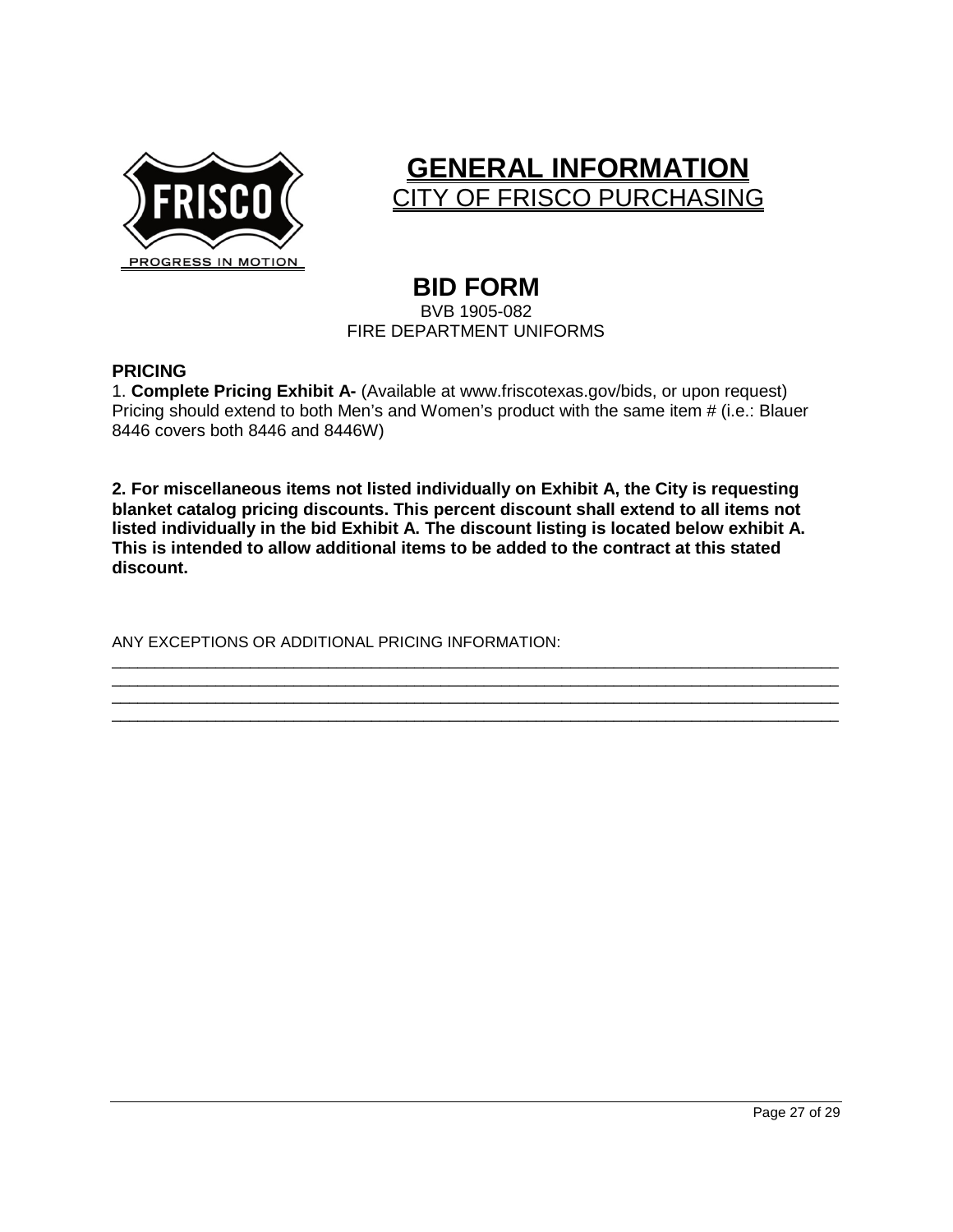

# **SIGNATURE FORM**

#### 1905-082 FIRE DEPARTMENT UNIFORMS

The undersigned certifies that the bid prices contained in this bid have been carefully reviewed and are submitted as correct and final. Bidder further certifies and agrees to furnish any and/or all product/service upon which prices are extended at the price offered, and upon the conditions in the specifications of the Invitation for Bid.

*"I hereby certify that the foregoing bid has not been prepared in collusion with any other bidder or other person or persons engaged in the same line of business prior to the official opening of this bid. Further, I certify that the bidder is not now, nor has been for the past six (6) months, directly or indirectly concerned in any pool or agreement or combination to control the price of product/service bid on, or to influence any person or persons to bid or not to bid thereon."*

| State: __________________                                            | Zip Code: ________________ |
|----------------------------------------------------------------------|----------------------------|
|                                                                      |                            |
|                                                                      |                            |
|                                                                      |                            |
|                                                                      |                            |
|                                                                      |                            |
| Acknowledgement of Addenda: #1 ____ #2 ____ #3 ____ #4 ____ #5 _____ |                            |